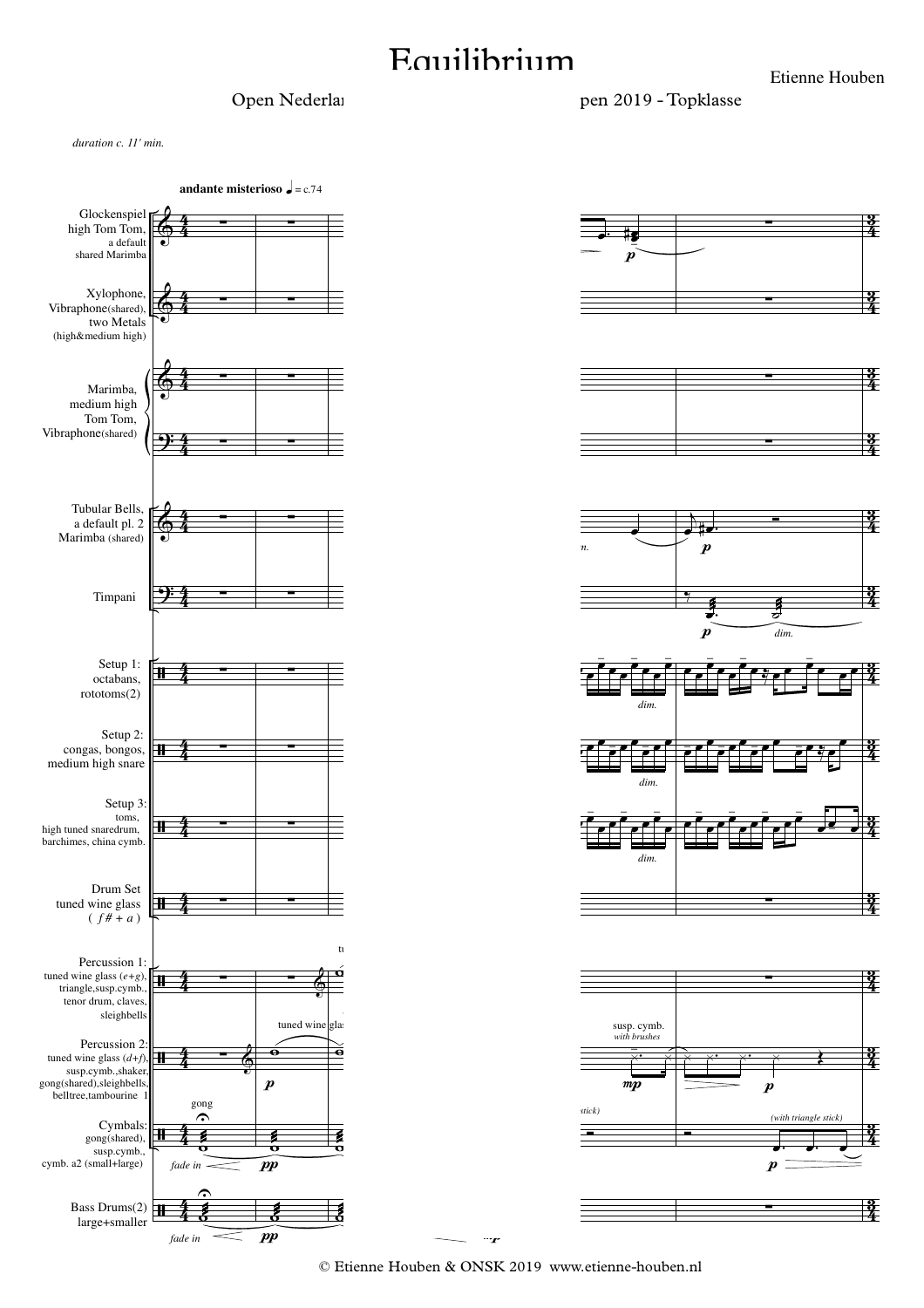*doppio movimento, Agitato*













 $\leftrightarrow$   $\frac{2}{4}$ 

 $\Box$ 

œ  $\frac{1}{2}$ 

 $\overline{\mathbf{r}}$ 

4 2 Œ Œ ‰

> f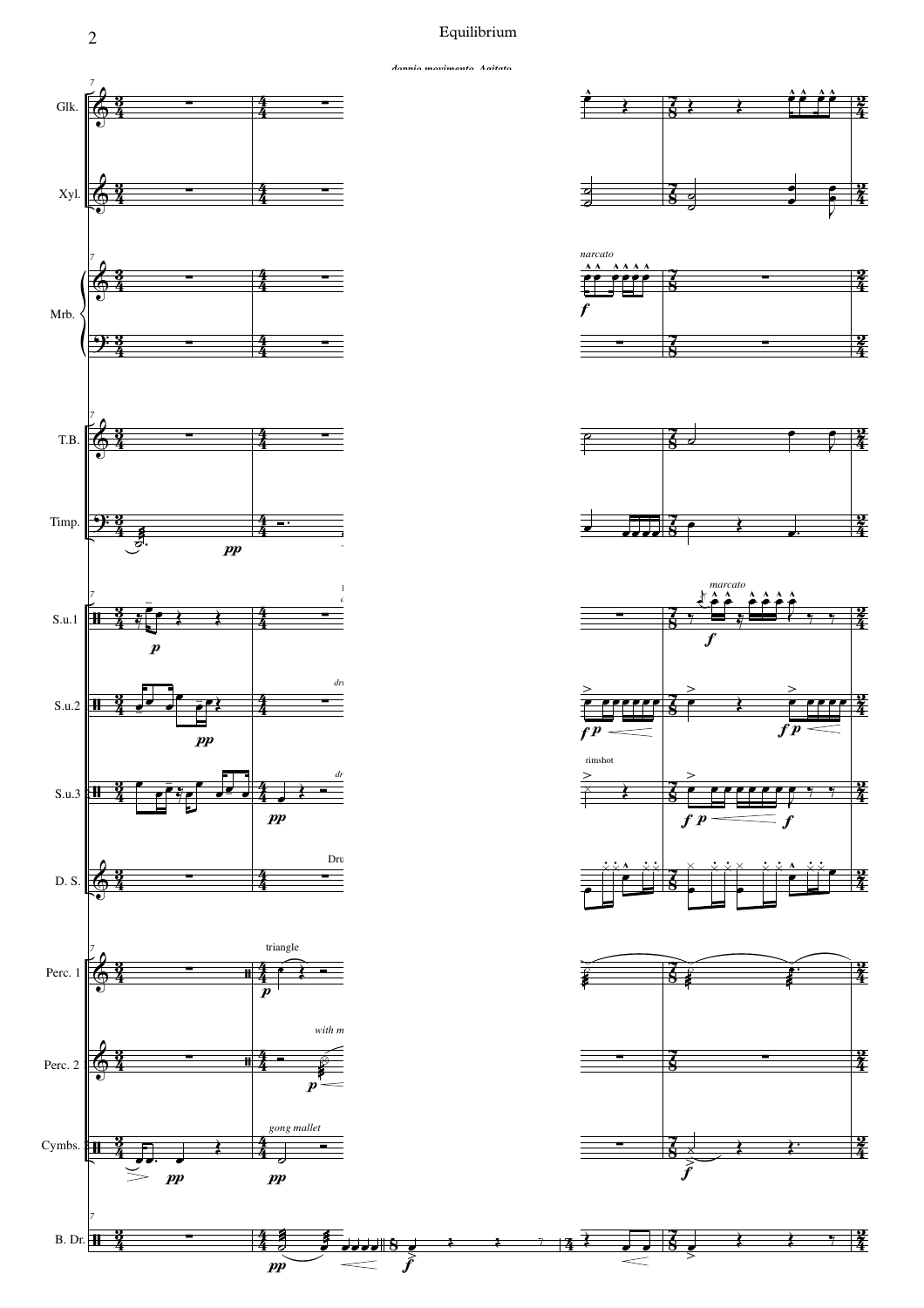











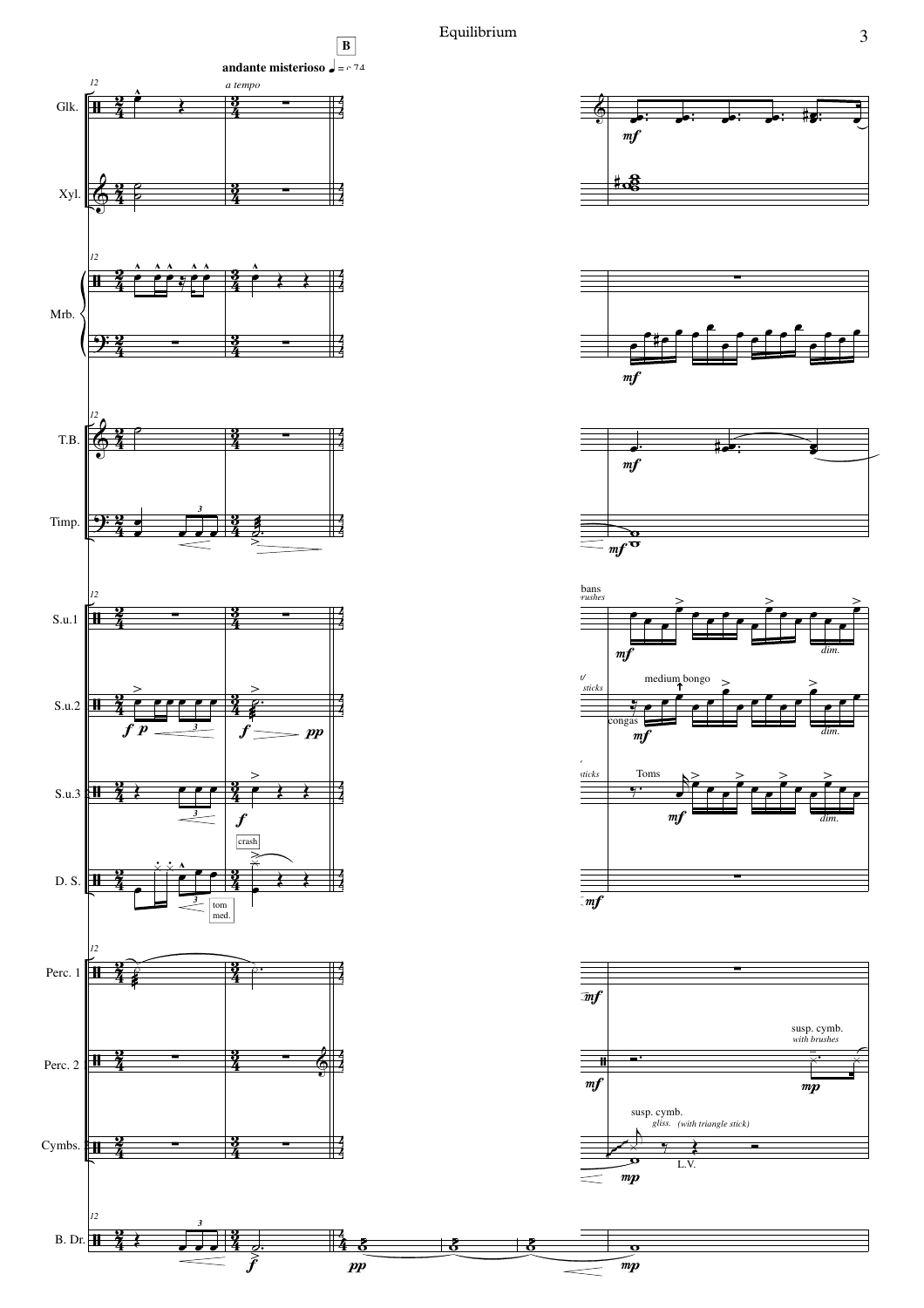4  $\overline{t}$ 

 $\gamma$ .

R œ œœœœ

"<br>8

œ  $\frac{\epsilon}{c}$ 

f

rum

*doppio movimento, Agitato*













 $\begin{array}{c} \begin{array}{c} \end{array} & \begin{array}{c} \end{array} & \begin{array}{c} \end{array} & \begin{array}{c} \end{array} & \begin{array}{c} \end{array} & \end{array}$ 

4 2<br>2

Œ

 $\overline{\phantom{a}}$   $\overline{\phantom{a}}$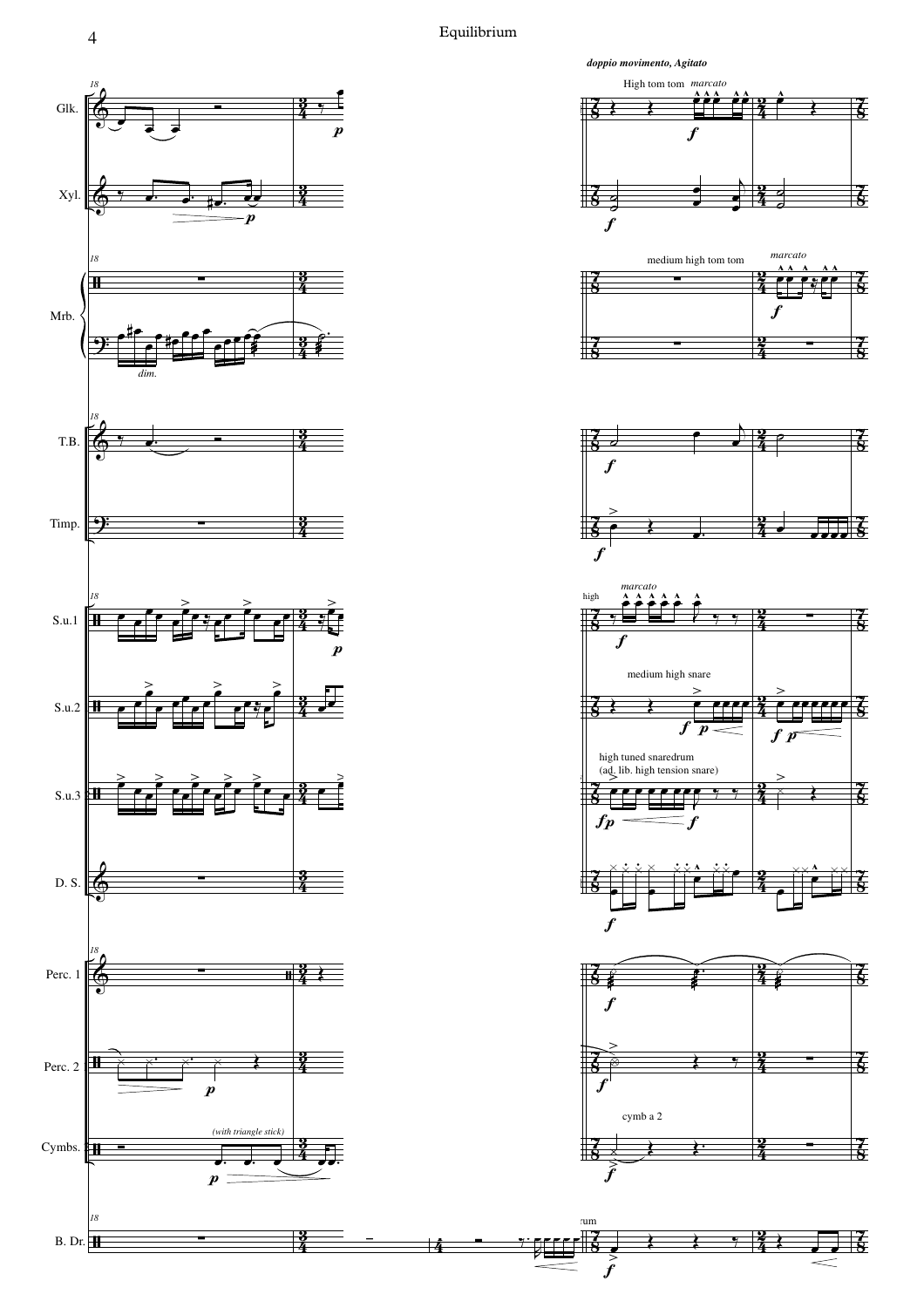

 $\frac{2}{2}$ 











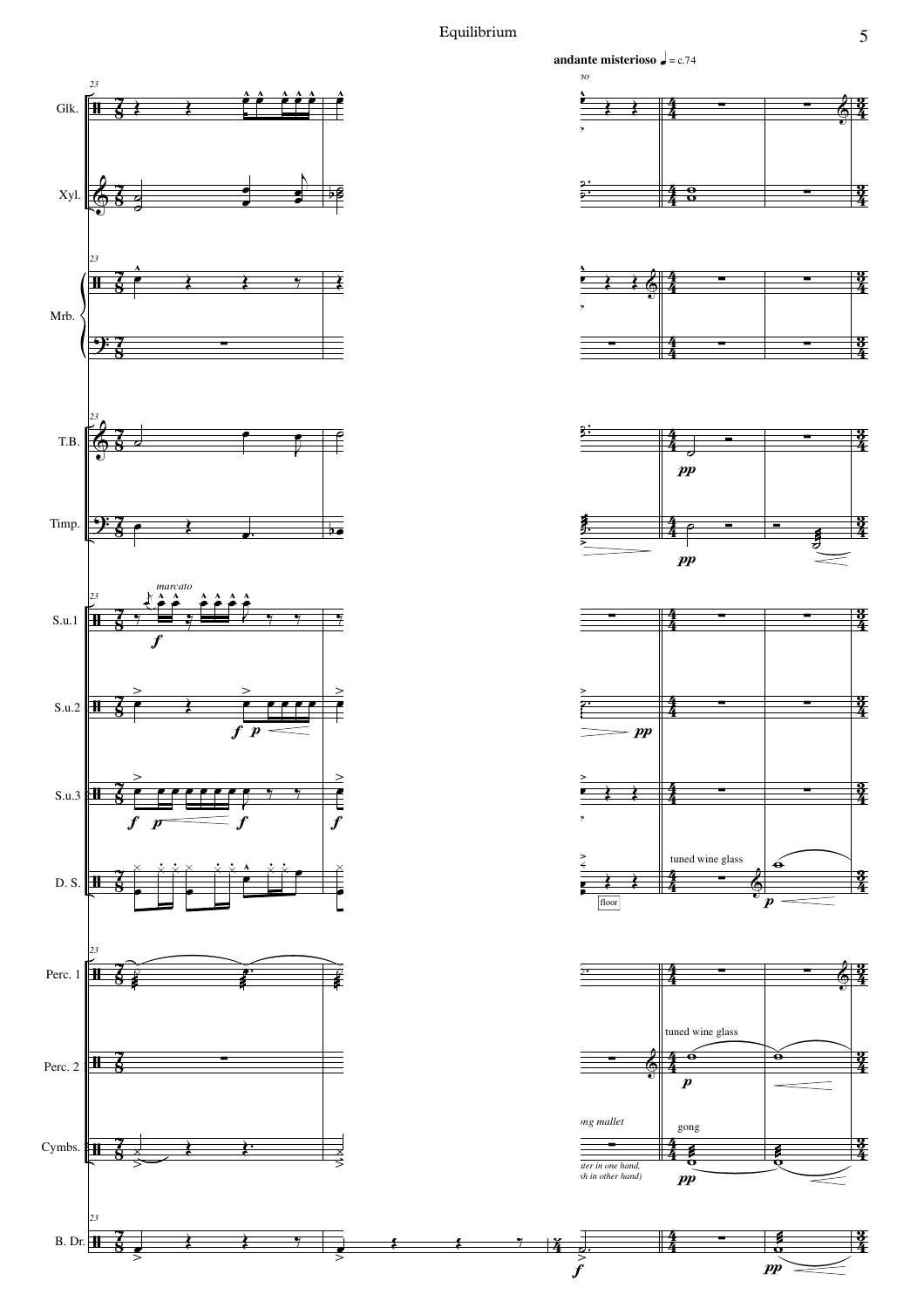







∑

∑

Equilibrium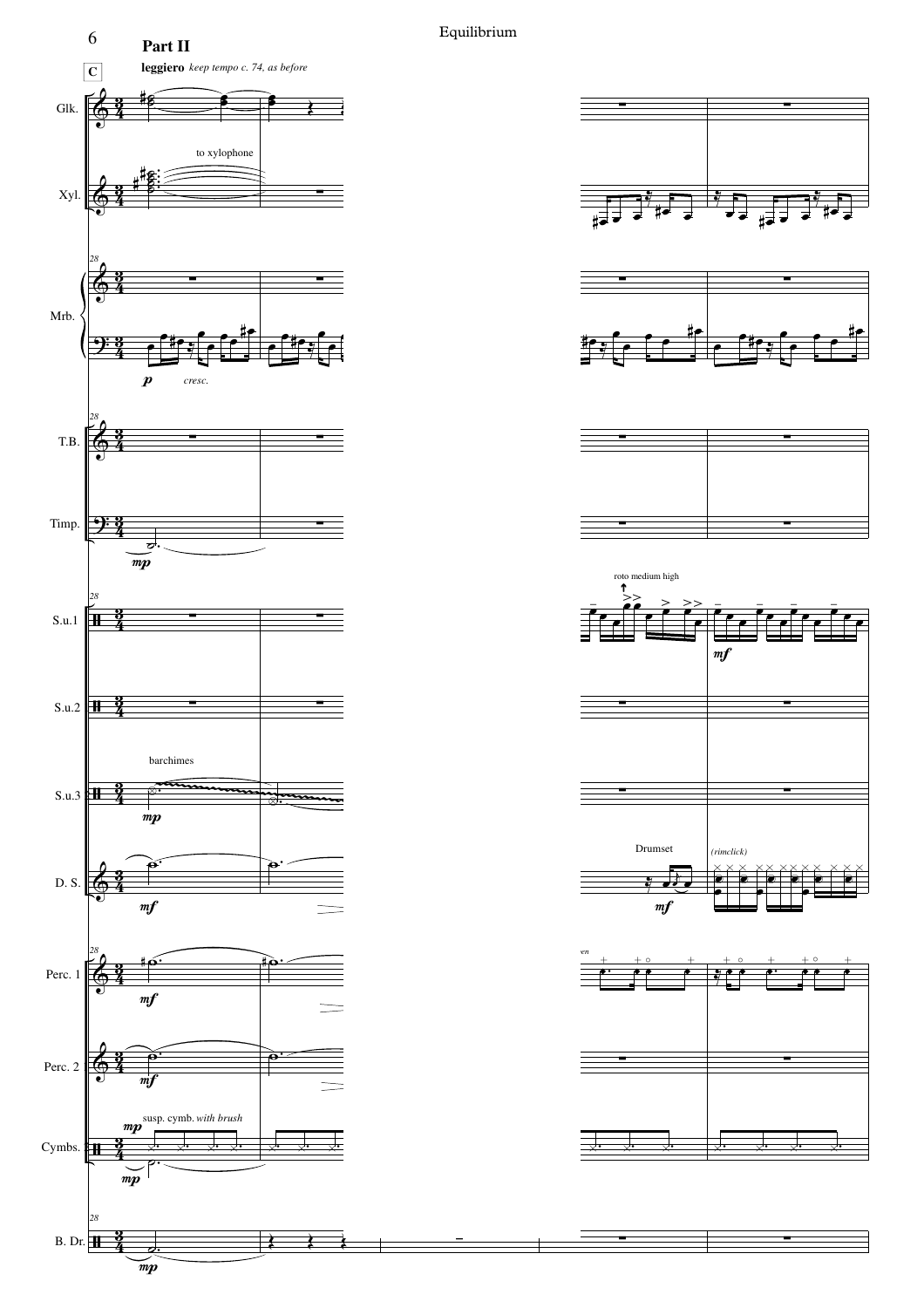





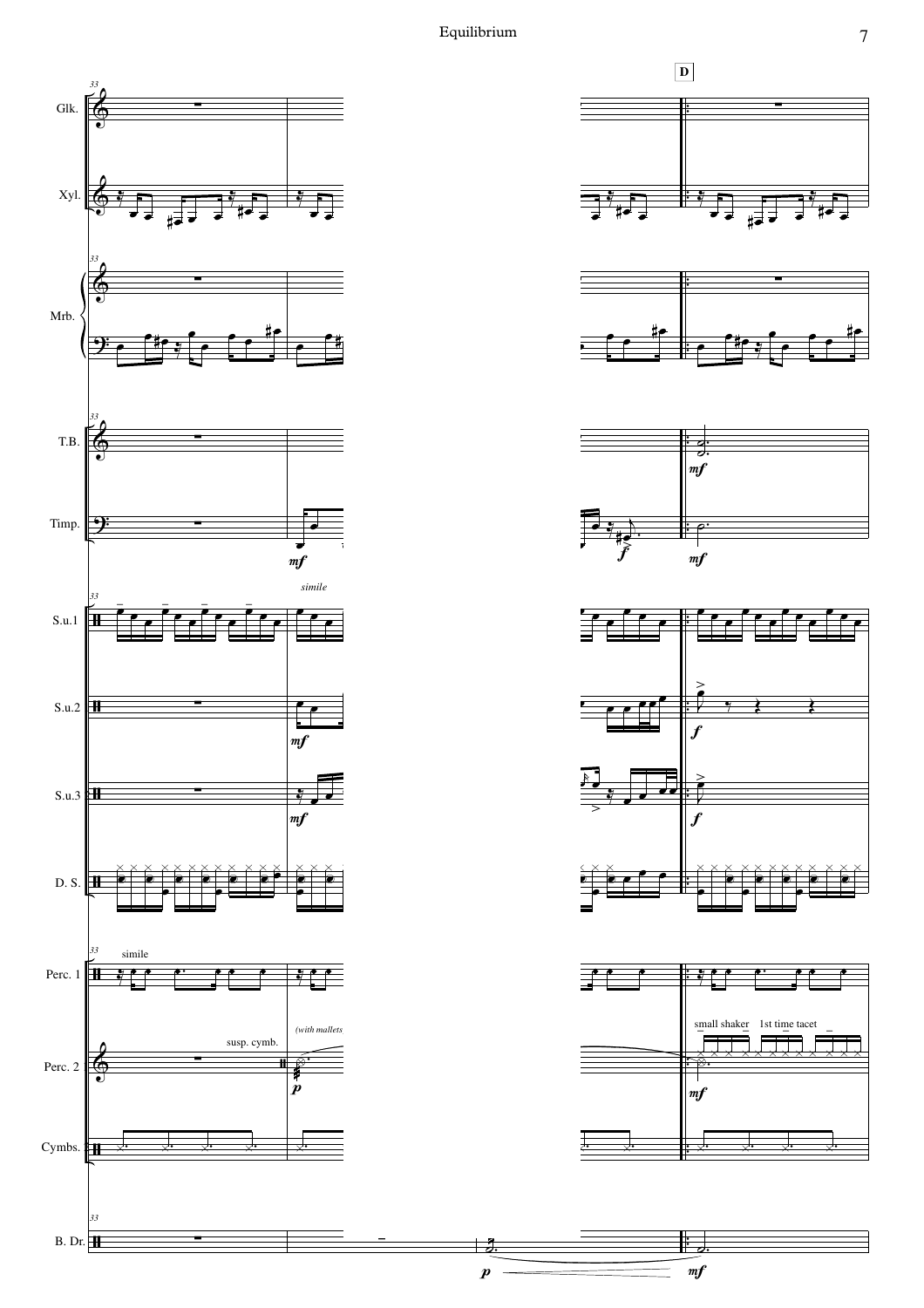







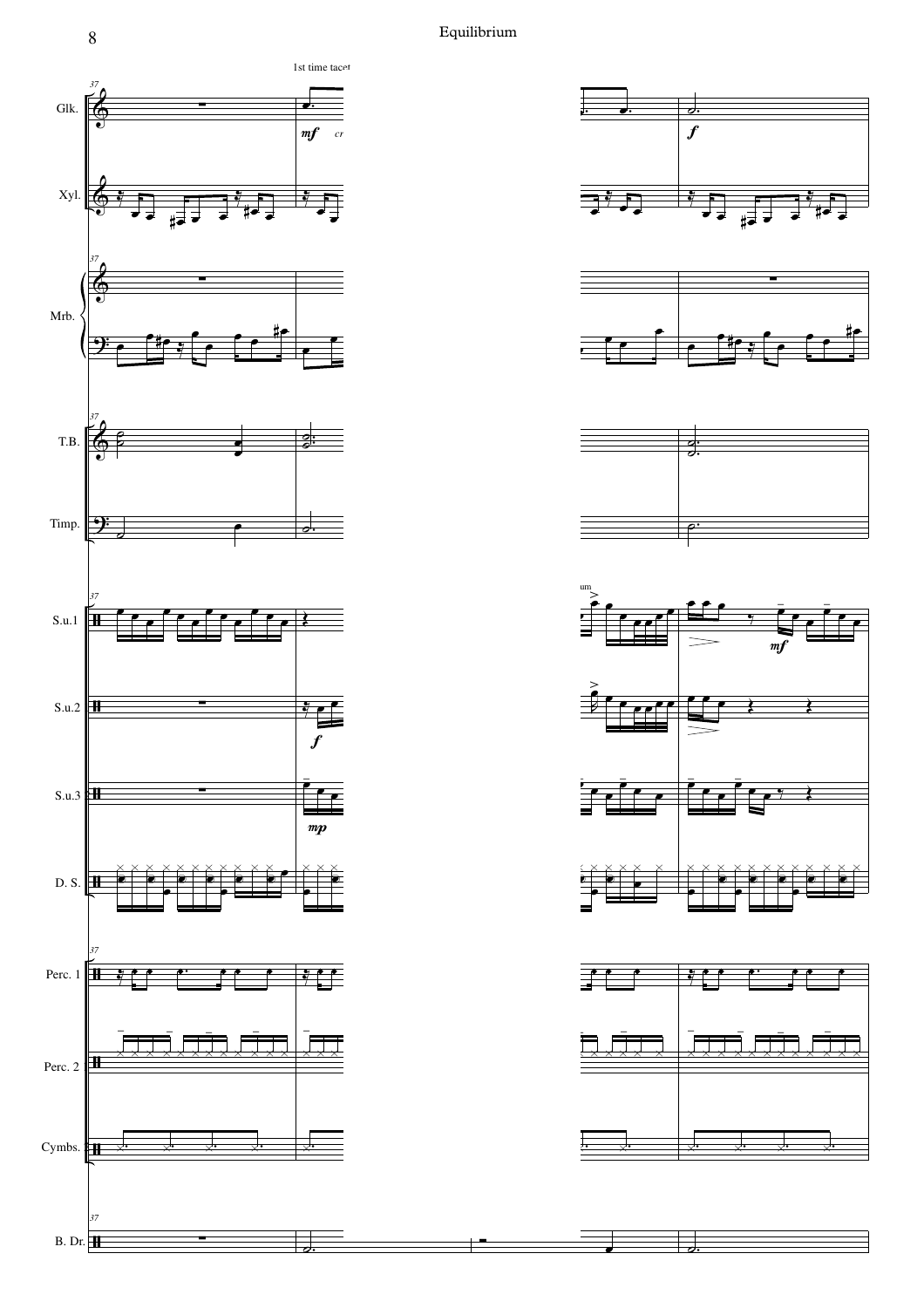









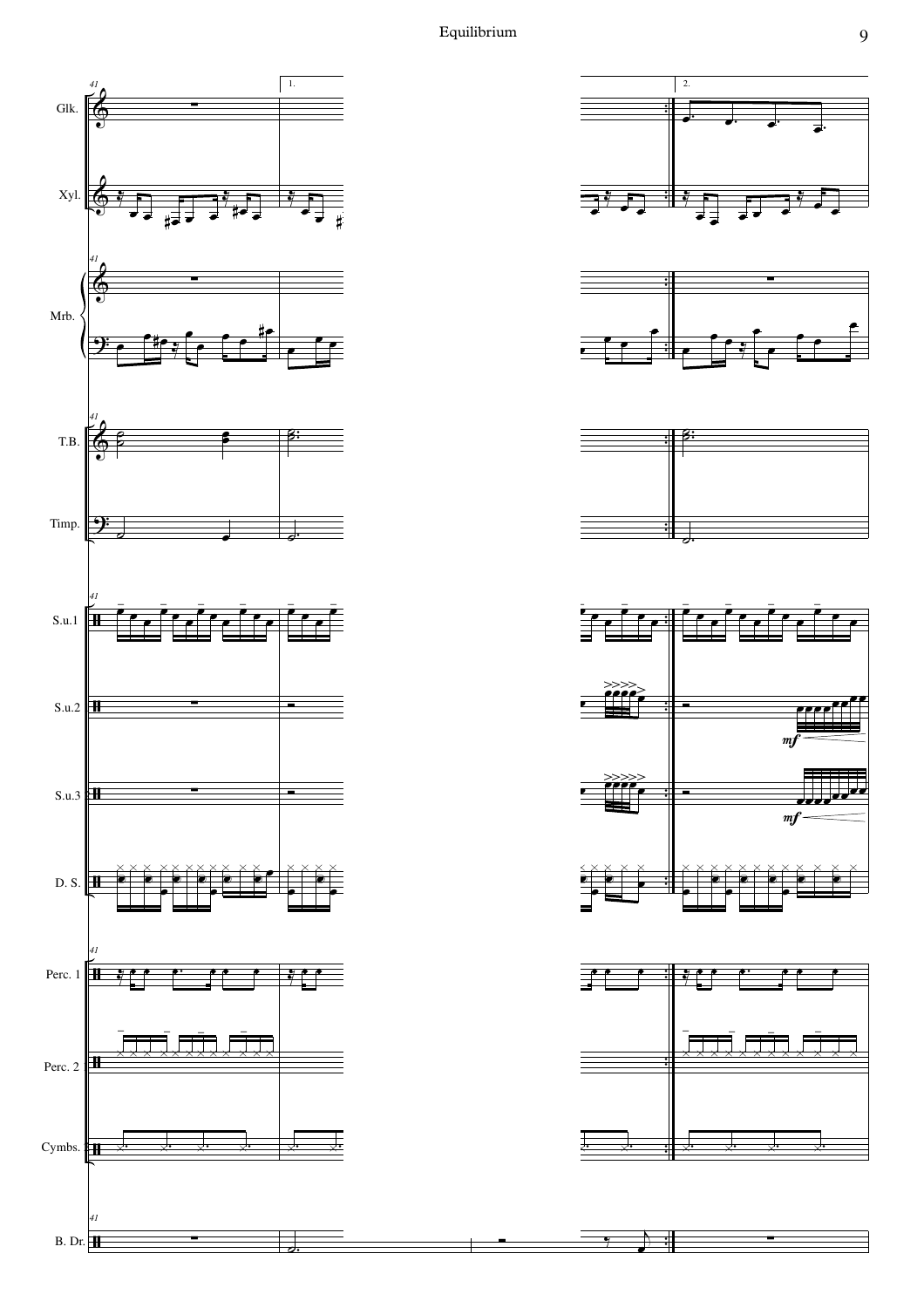$\equiv$ 





 $\overrightarrow{b^+}$ 

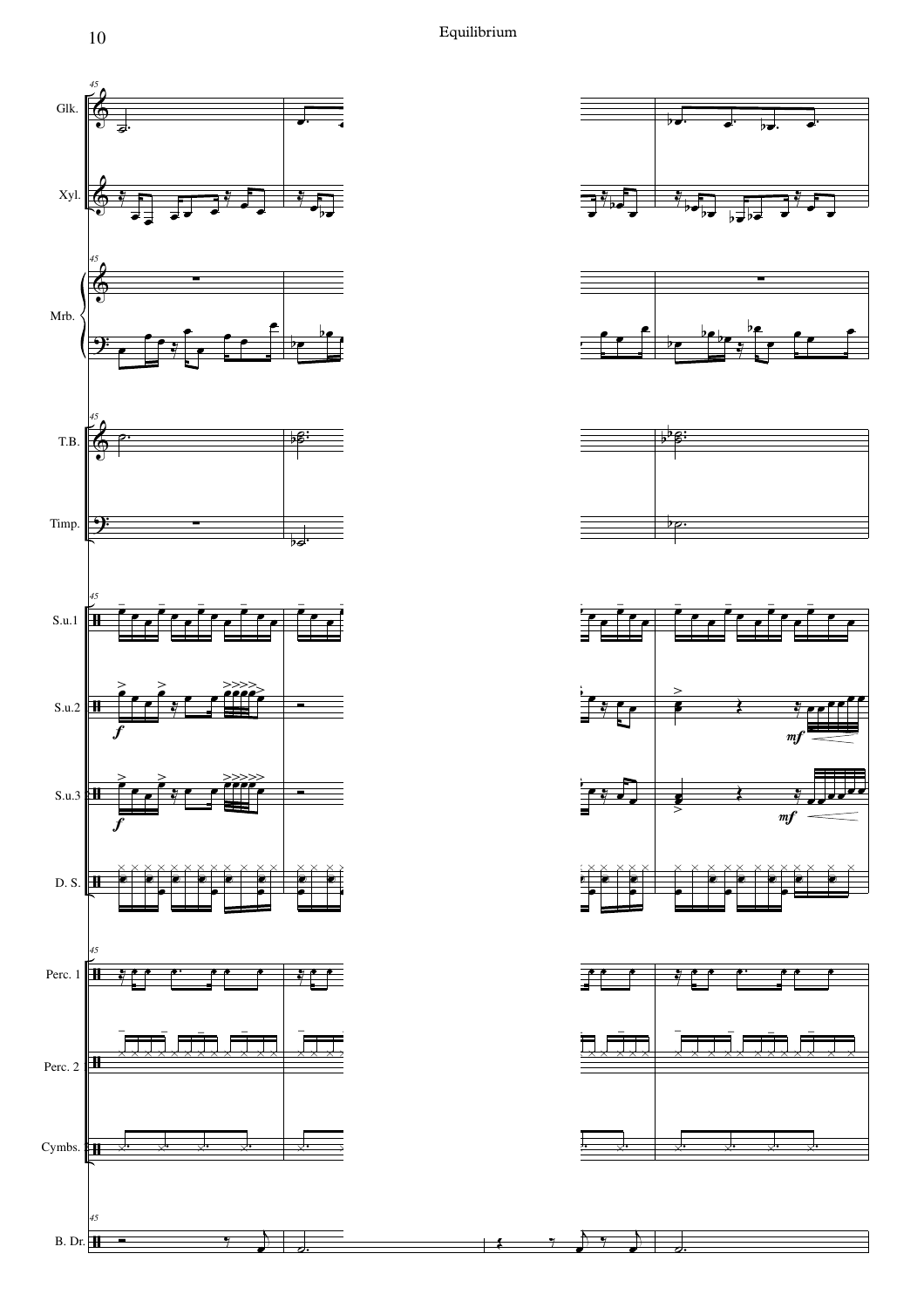











 $\bullet$   $\bullet$ .

R œ œ



J

 $\boldsymbol{p}$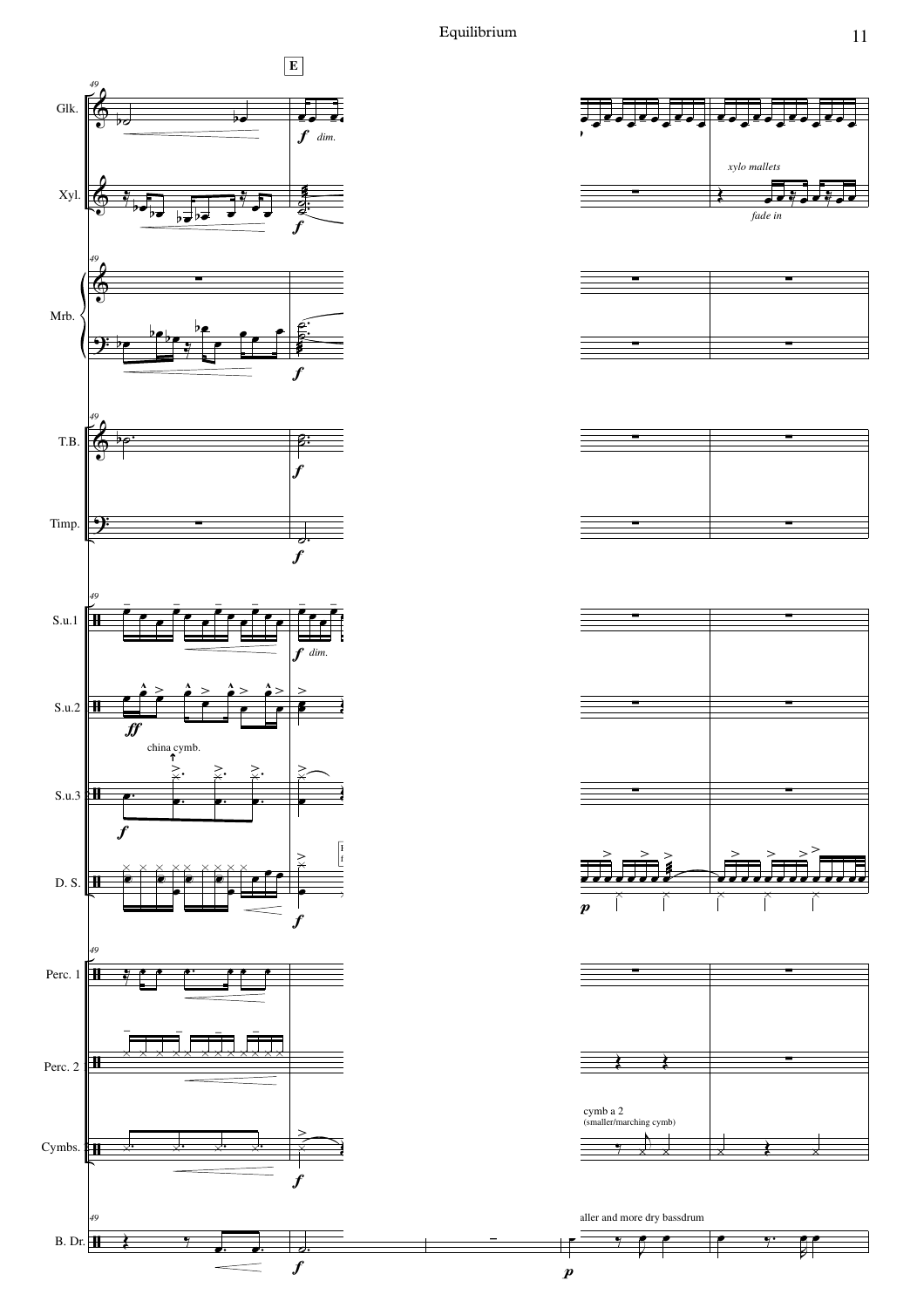











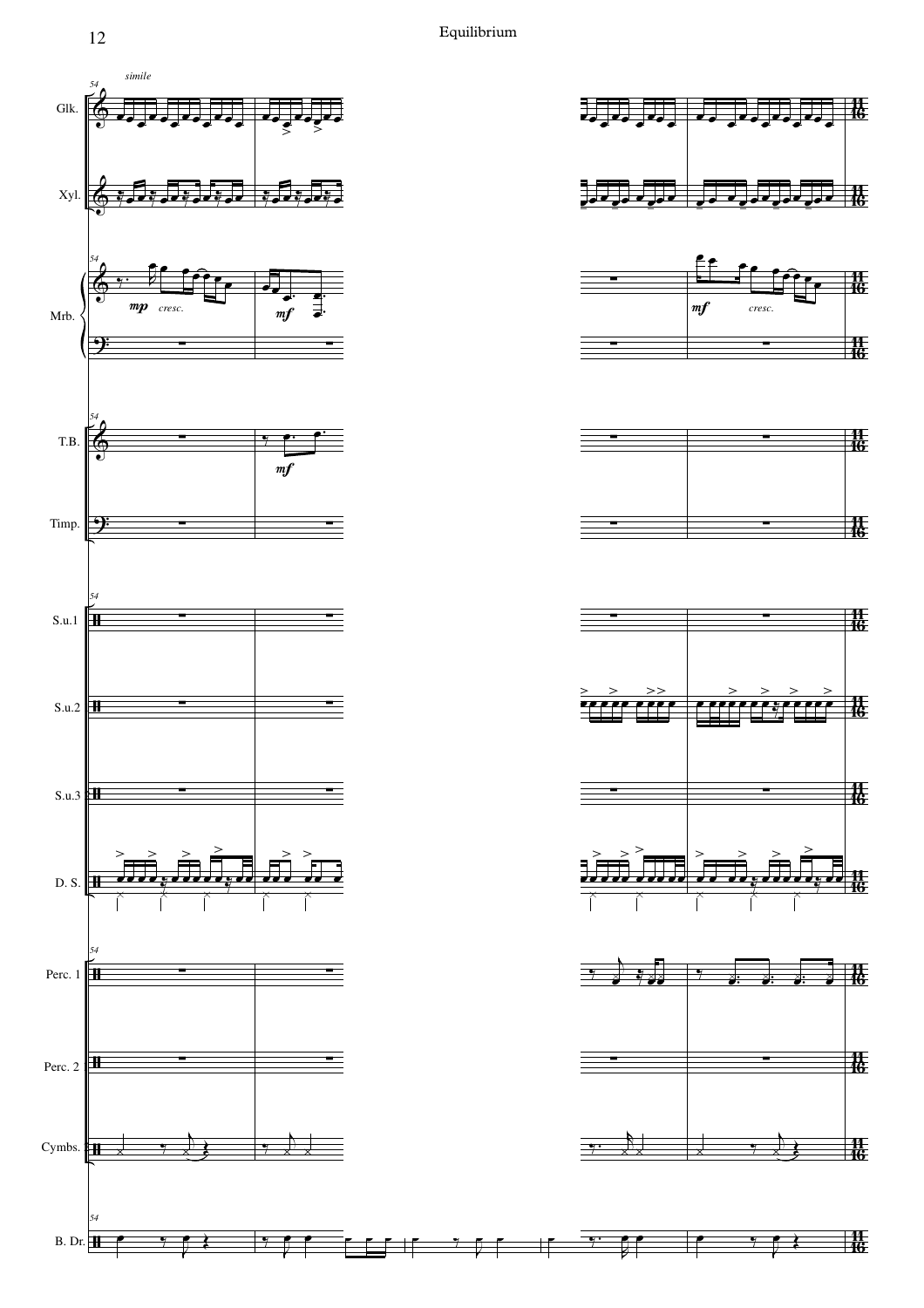











 $\frac{1}{\sqrt{2}}$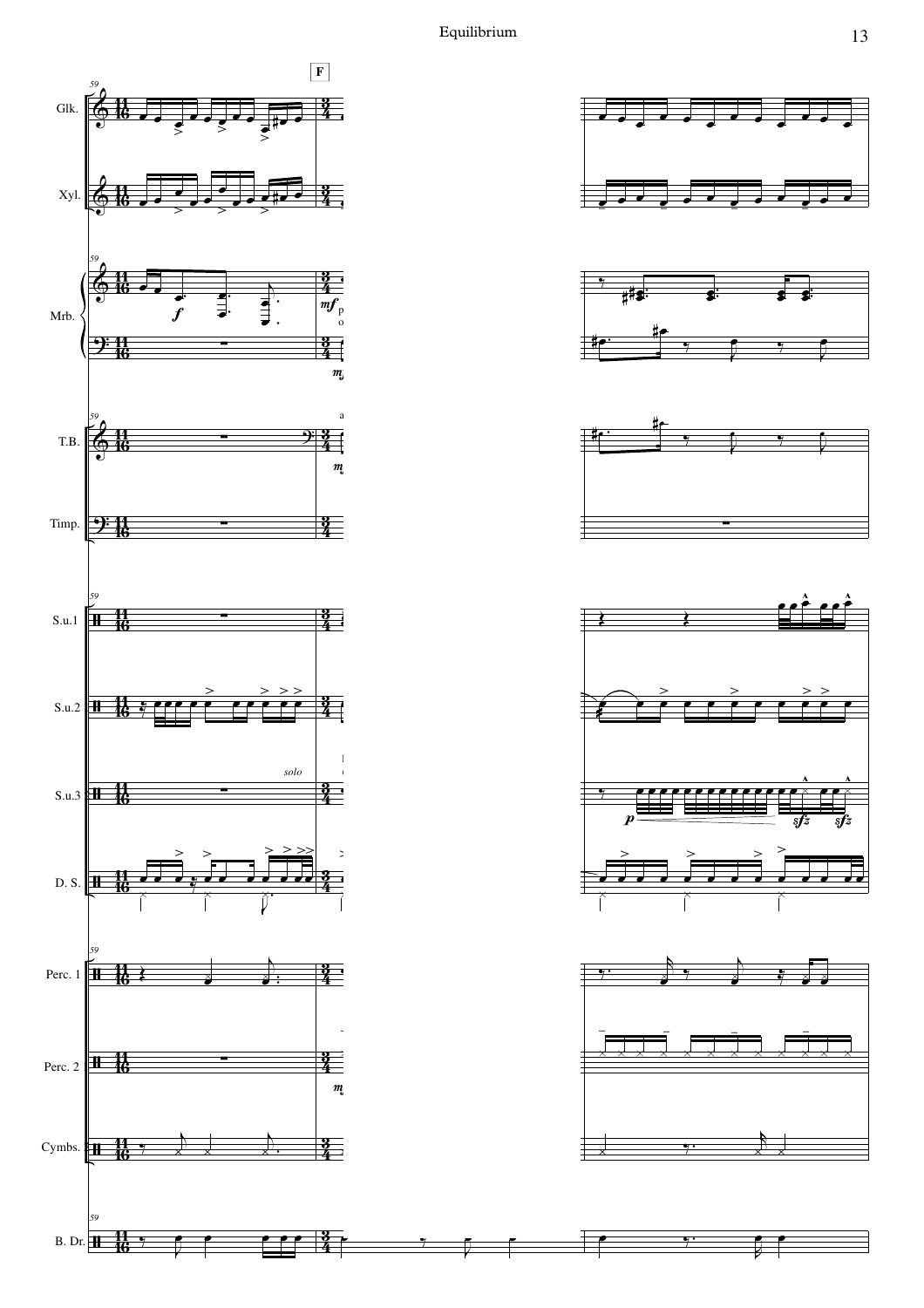











 $\cdot$ 

 $\beta$  (

 $\mathbf{f}$ 

 $\rightarrow$  4  $\rightarrow$ 

 $\overline{\phantom{a}}$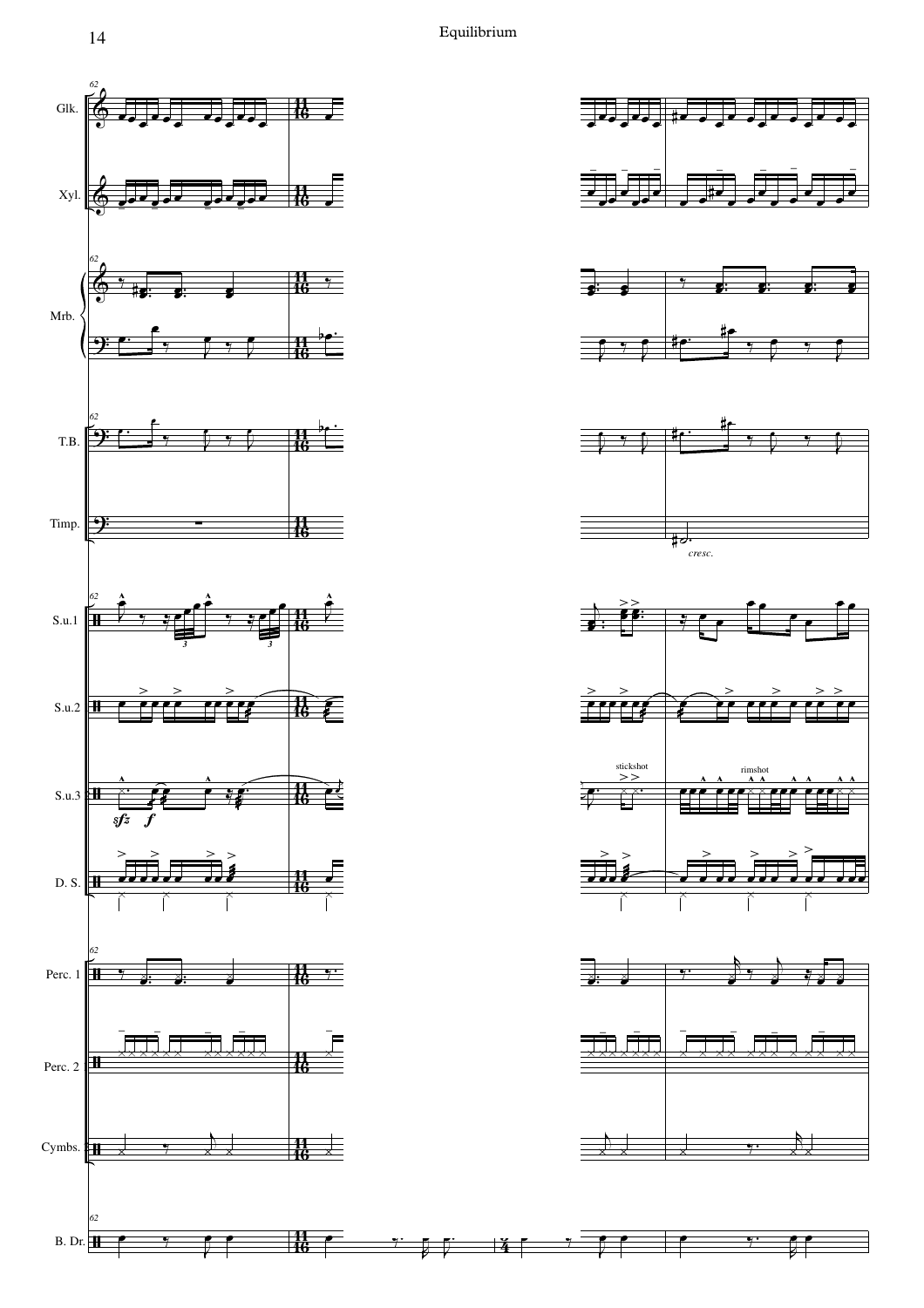



![](_page_14_Figure_3.jpeg)

![](_page_14_Figure_4.jpeg)

![](_page_14_Figure_5.jpeg)

![](_page_14_Figure_6.jpeg)

 $\boldsymbol{f}$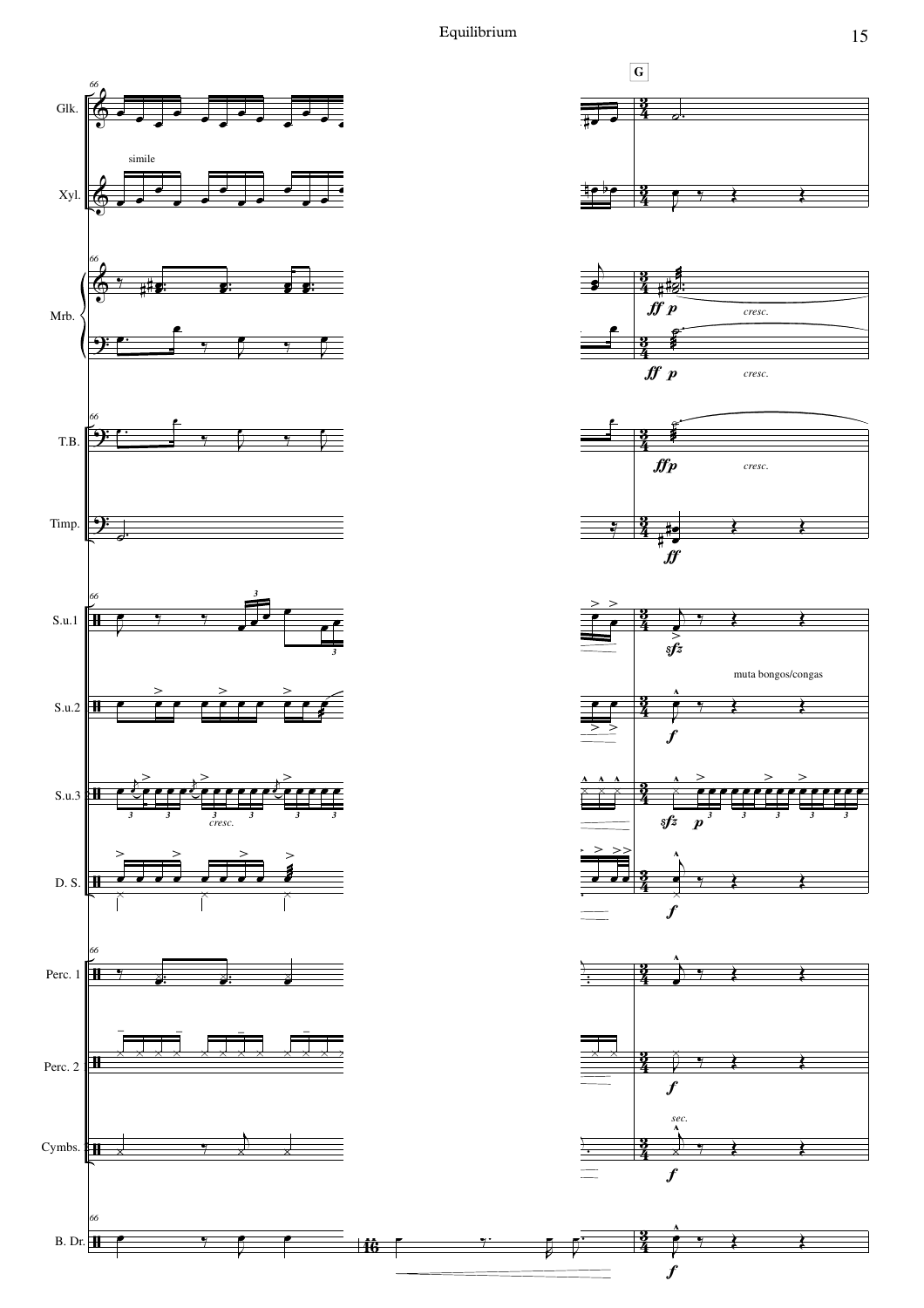![](_page_15_Figure_1.jpeg)

![](_page_15_Figure_2.jpeg)

![](_page_15_Figure_3.jpeg)

![](_page_15_Figure_4.jpeg)

![](_page_15_Figure_5.jpeg)

![](_page_15_Figure_6.jpeg)

cresc.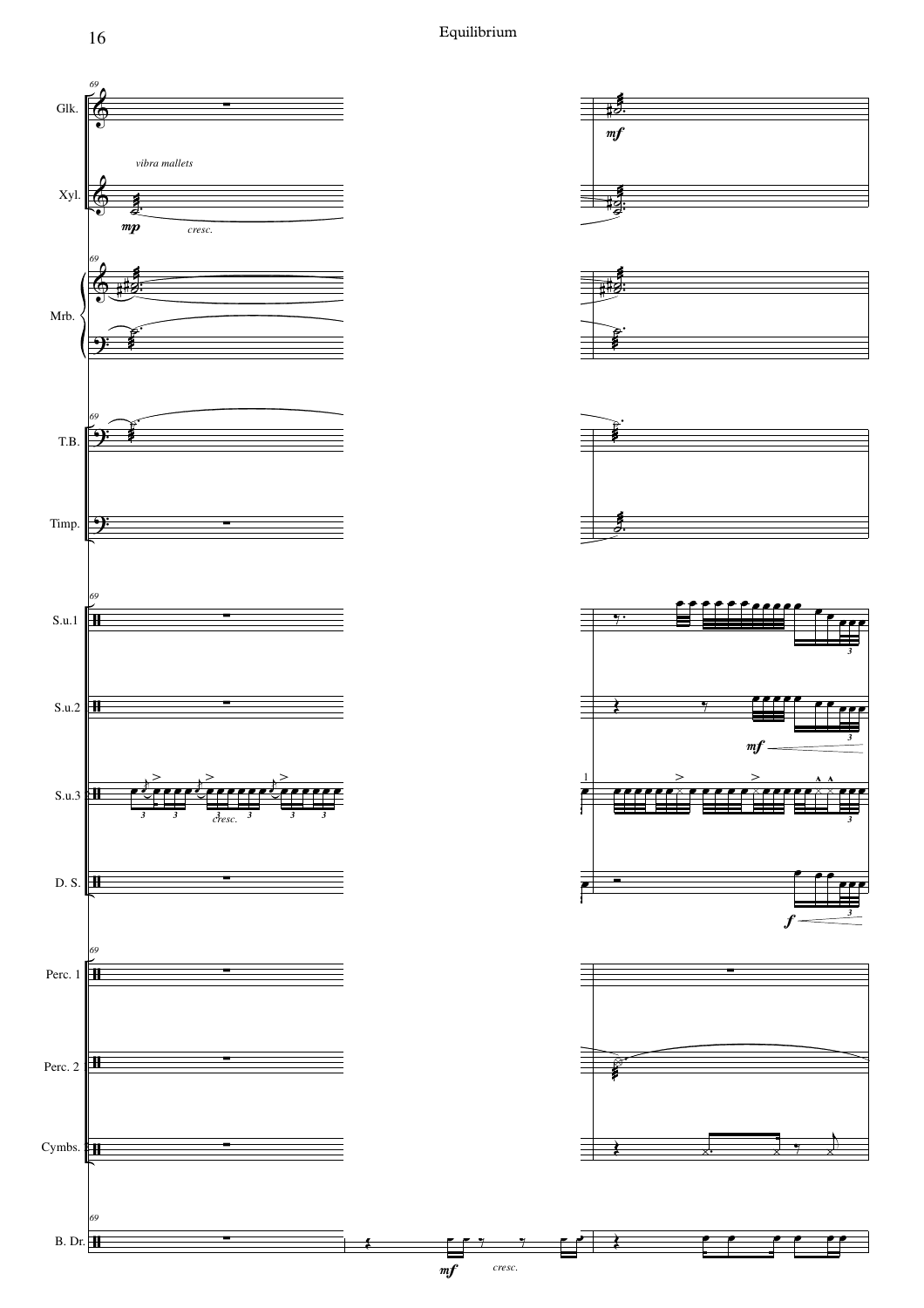![](_page_16_Figure_1.jpeg)

![](_page_16_Figure_2.jpeg)

![](_page_16_Figure_3.jpeg)

![](_page_16_Figure_4.jpeg)

∐

wæ

4 4

₹

 $\boldsymbol{pp}$ 

Ó.

Ó.

∑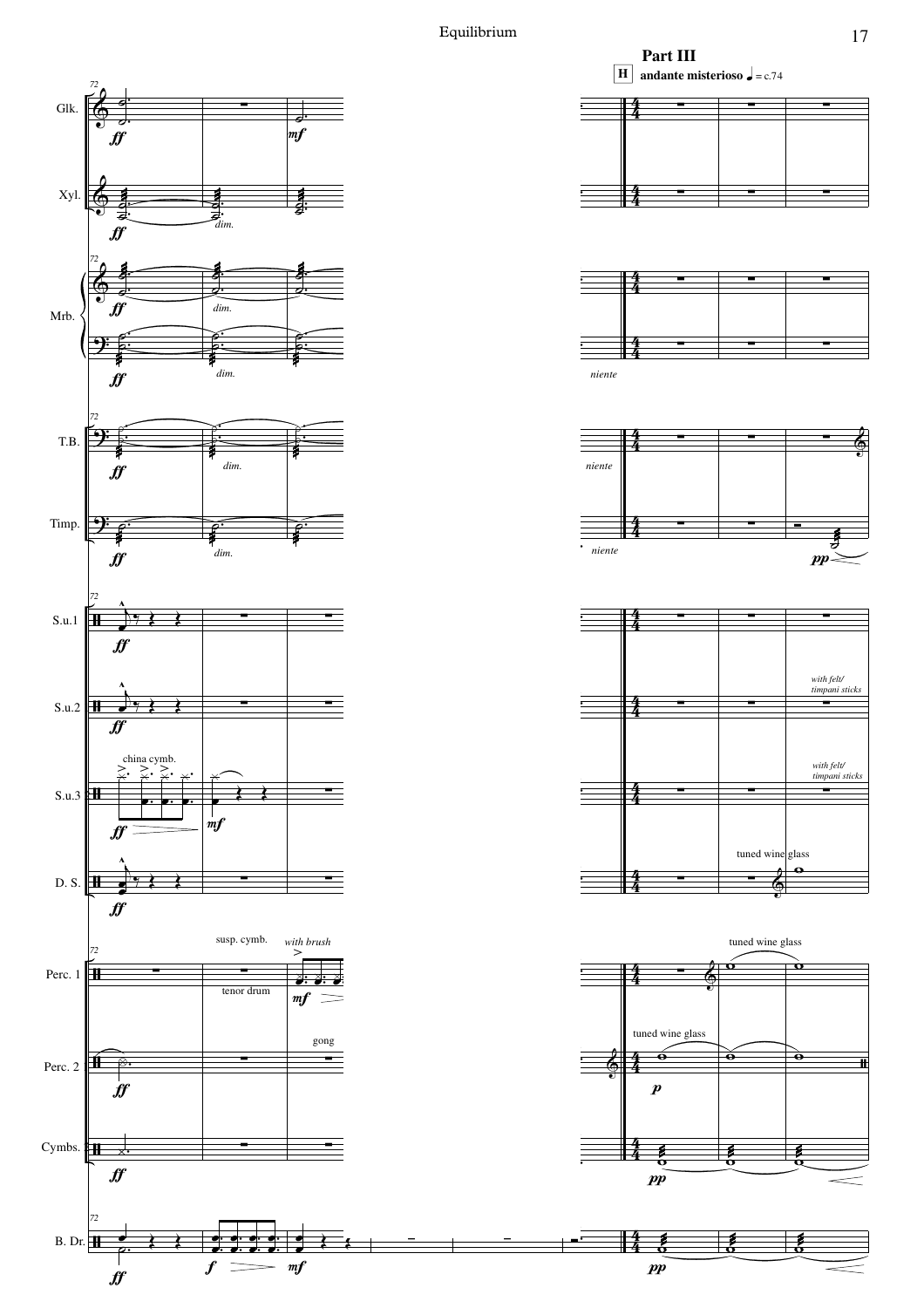![](_page_17_Figure_1.jpeg)

![](_page_17_Figure_2.jpeg)

![](_page_17_Figure_3.jpeg)

 $\frac{3}{4}$ 

 $\frac{1}{4}$ 

 $\frac{2}{4}$ 

A

 $\overline{\mathcal{L}}$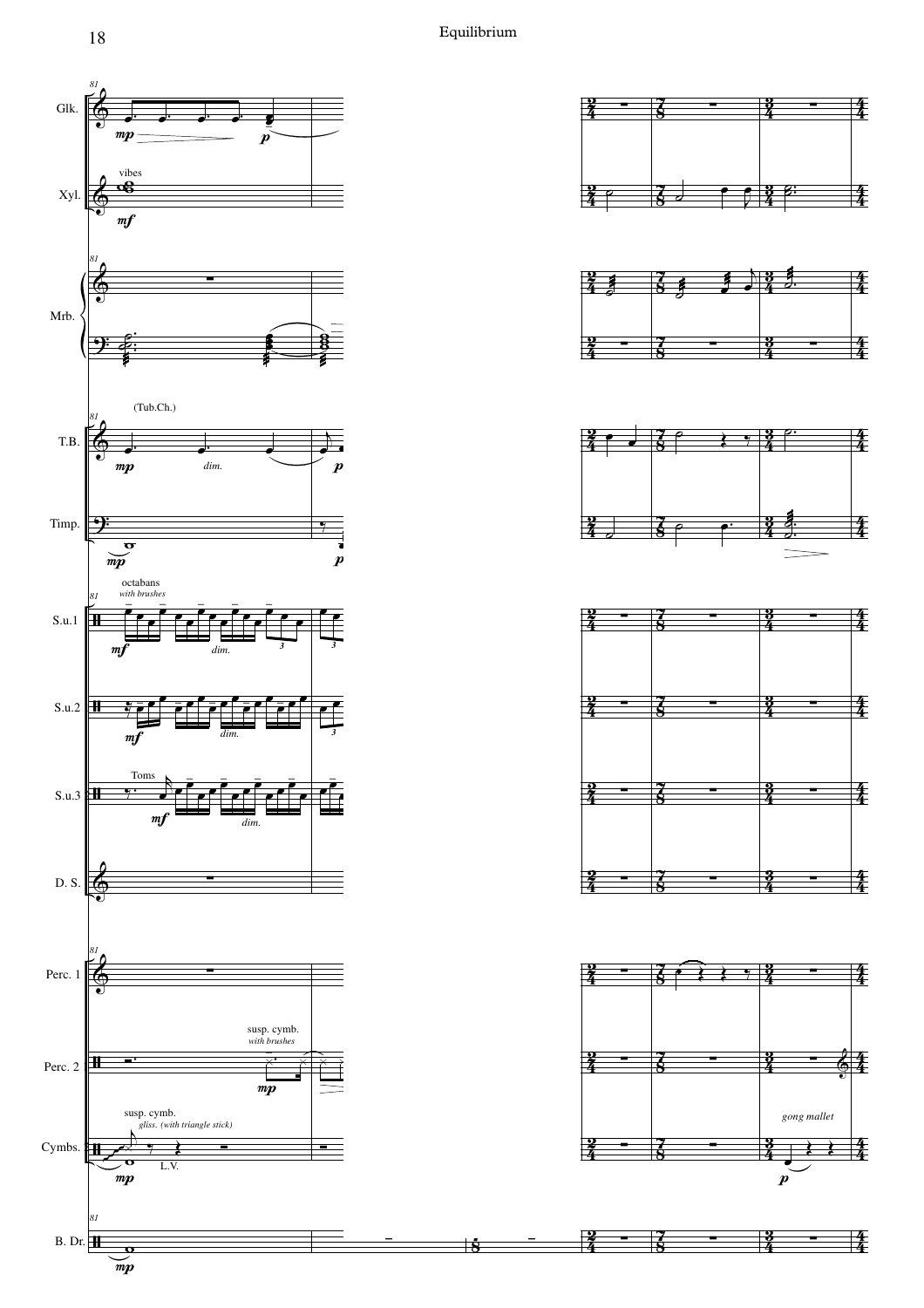![](_page_18_Figure_1.jpeg)

![](_page_18_Figure_2.jpeg)

![](_page_18_Figure_3.jpeg)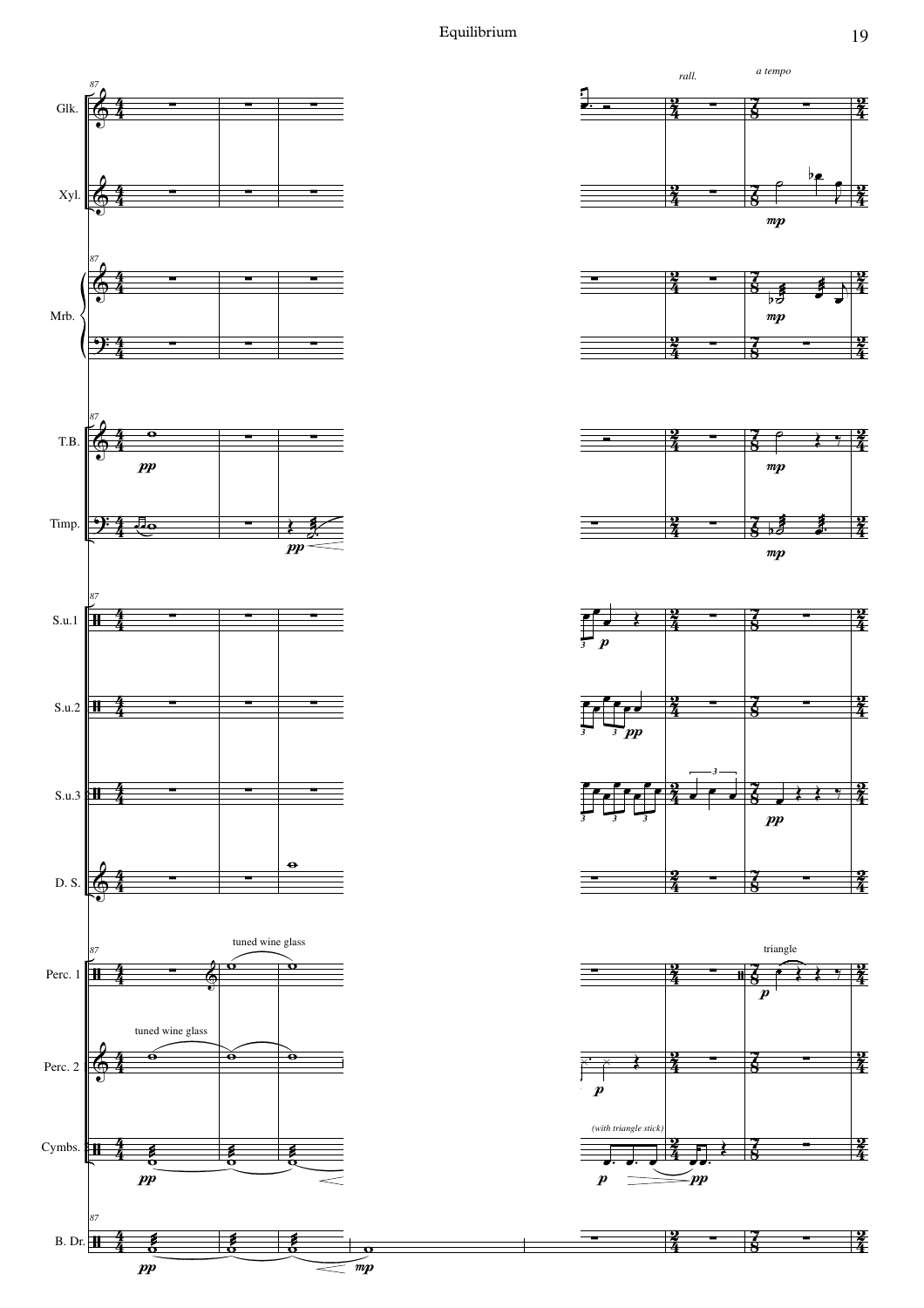**I Larghetto**

![](_page_19_Figure_3.jpeg)

![](_page_19_Figure_4.jpeg)

![](_page_19_Figure_5.jpeg)

![](_page_19_Figure_6.jpeg)

![](_page_19_Figure_7.jpeg)

![](_page_19_Figure_8.jpeg)

![](_page_19_Figure_9.jpeg)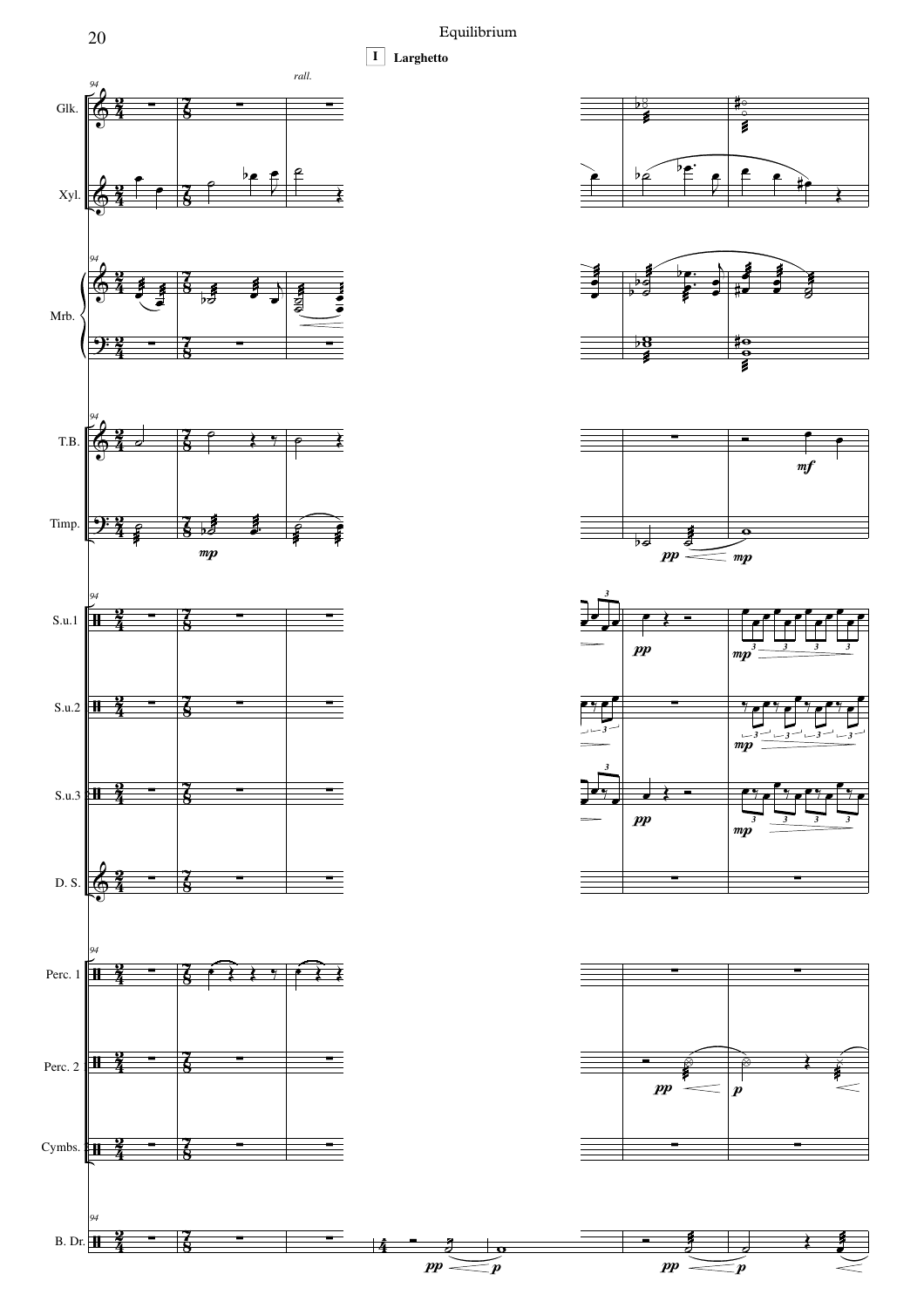4 <u>ي</u>

∑

4 4

˙

 $mp$ 

 $\leftrightarrow$ œ

**J** *a la marcia funebre*

![](_page_20_Figure_2.jpeg)

![](_page_20_Figure_3.jpeg)

![](_page_20_Figure_4.jpeg)

![](_page_20_Figure_5.jpeg)

![](_page_20_Figure_6.jpeg)

![](_page_20_Figure_7.jpeg)

˙

‰ œ  $, \bullet$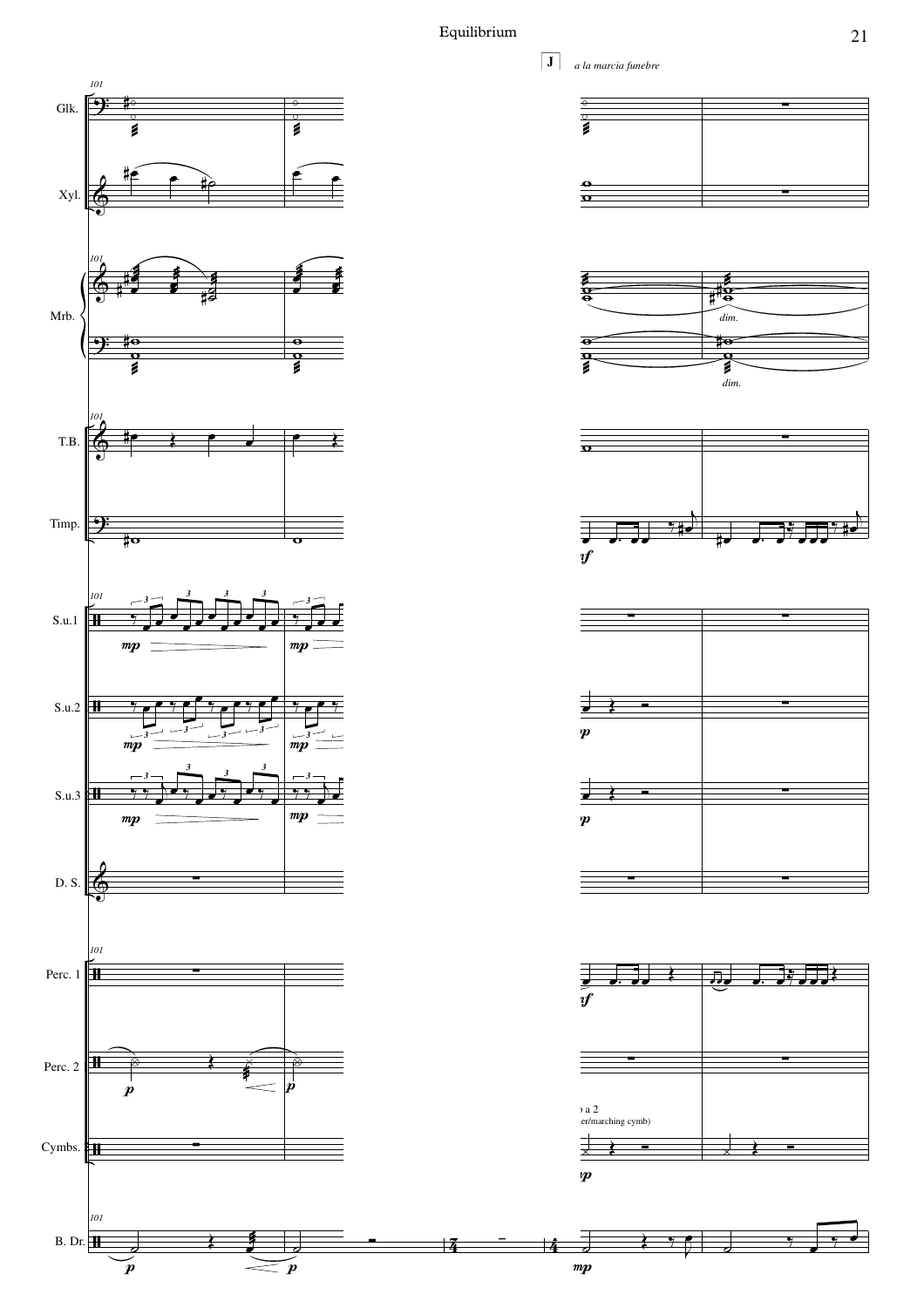![](_page_21_Figure_1.jpeg)

![](_page_21_Figure_2.jpeg)

![](_page_21_Figure_3.jpeg)

![](_page_21_Figure_4.jpeg)

![](_page_21_Figure_5.jpeg)

![](_page_21_Figure_6.jpeg)

![](_page_21_Figure_7.jpeg)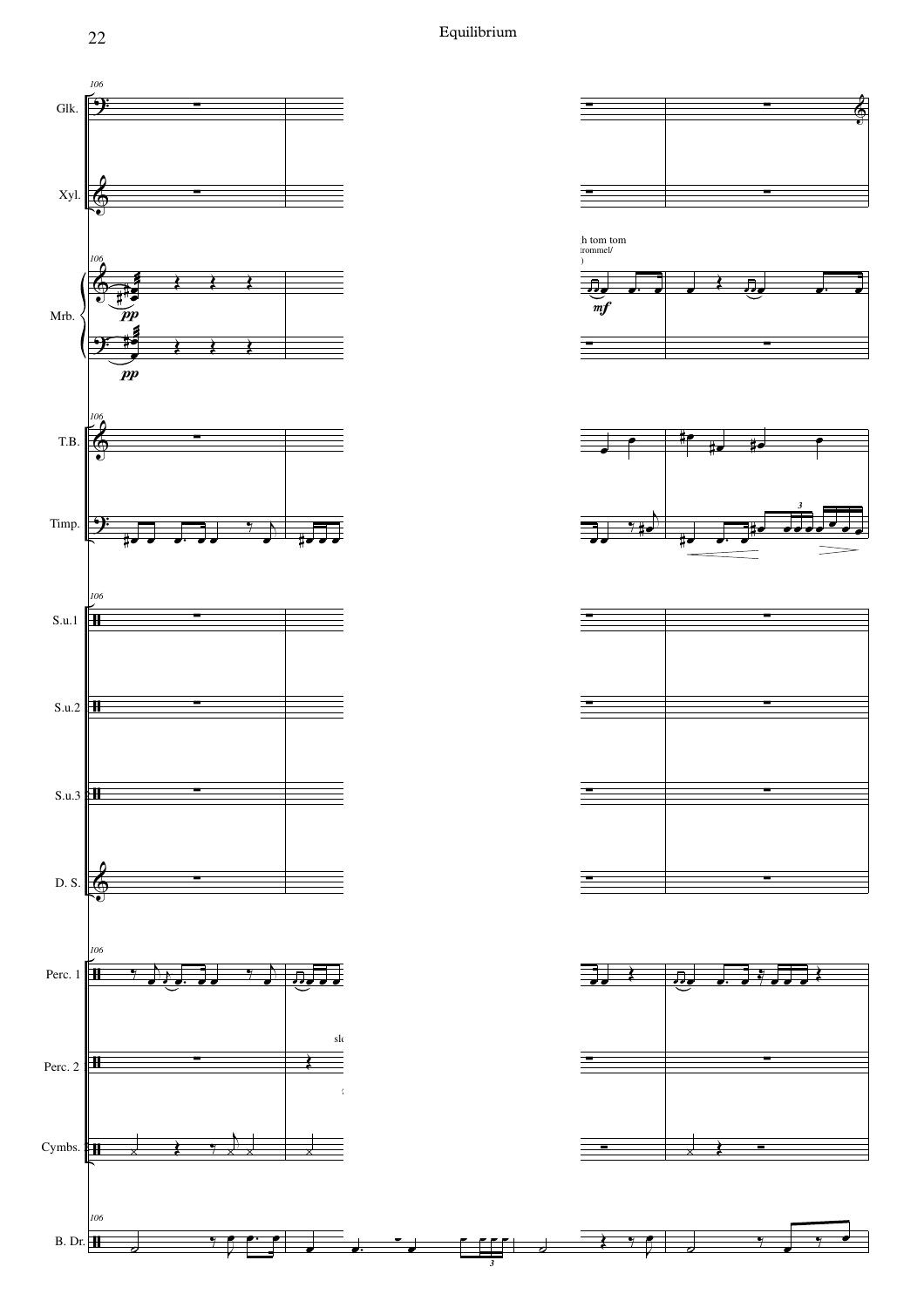![](_page_22_Figure_1.jpeg)

![](_page_22_Figure_2.jpeg)

 $\bullet$   $\bullet$ 

![](_page_22_Figure_3.jpeg)

![](_page_22_Figure_4.jpeg)

 $\leftarrow$ 

œ

*3*

œ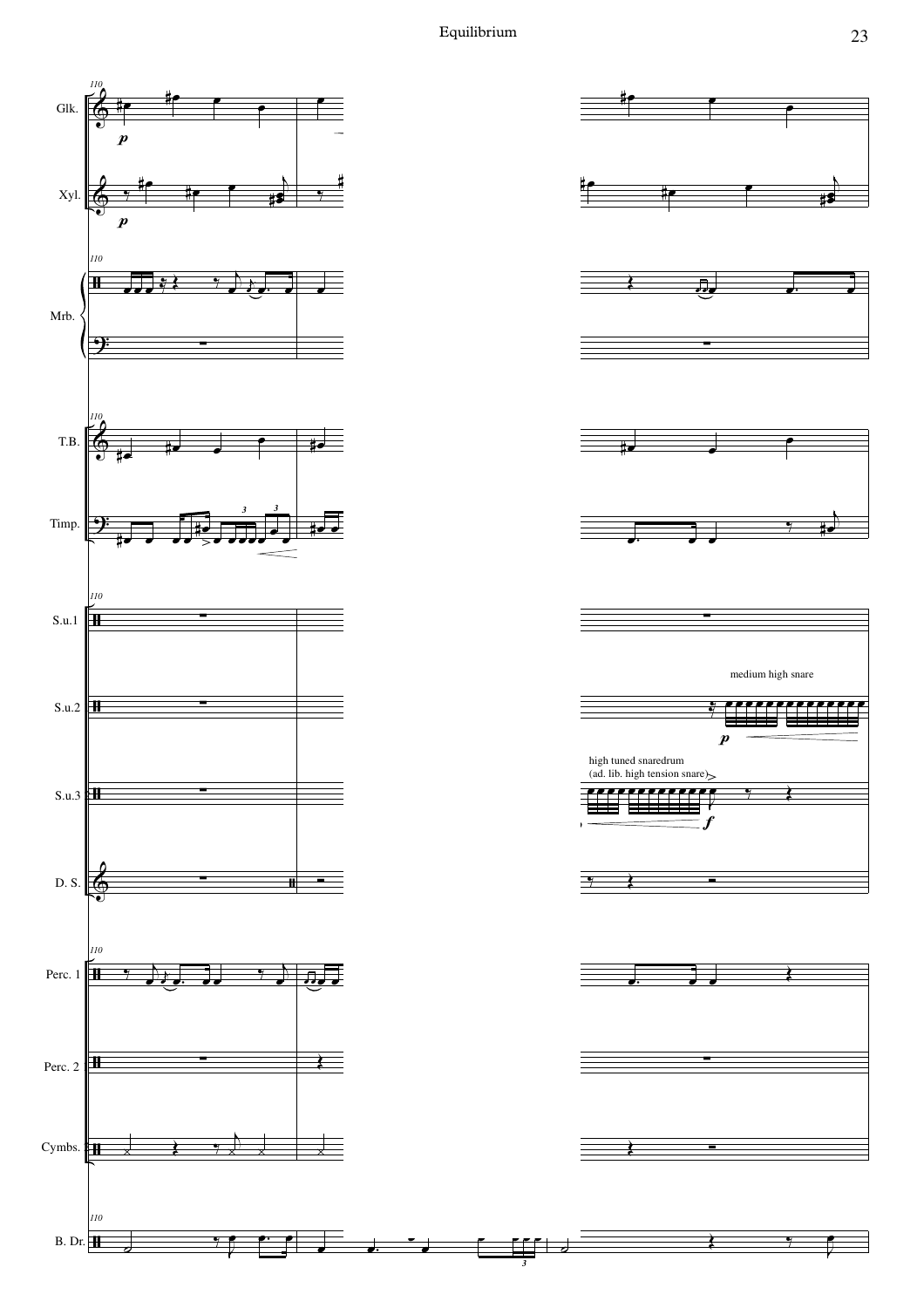![](_page_23_Figure_1.jpeg)

![](_page_23_Figure_2.jpeg)

![](_page_23_Figure_3.jpeg)

![](_page_23_Figure_4.jpeg)

![](_page_23_Figure_5.jpeg)

![](_page_23_Figure_6.jpeg)

![](_page_23_Figure_7.jpeg)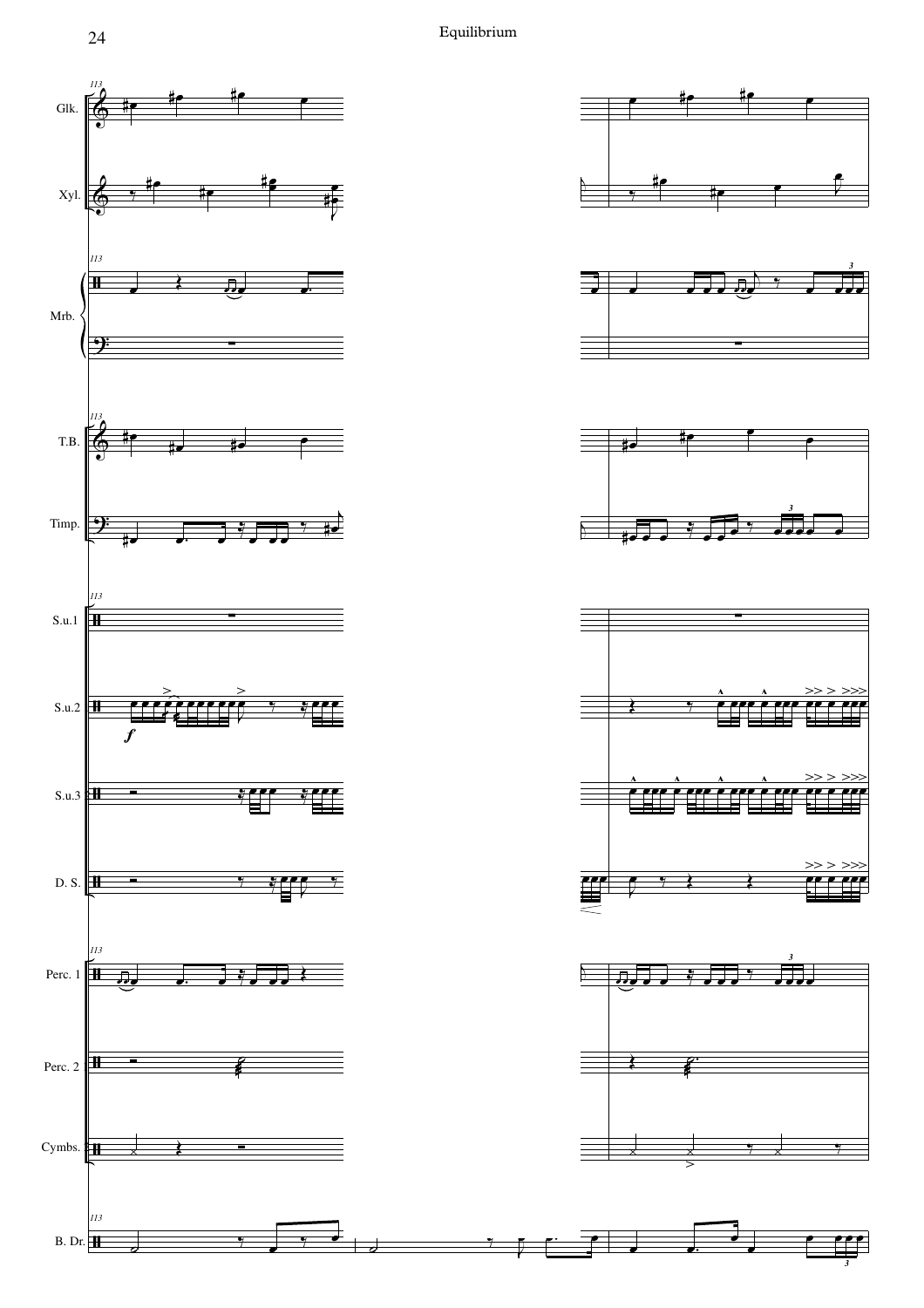![](_page_24_Figure_1.jpeg)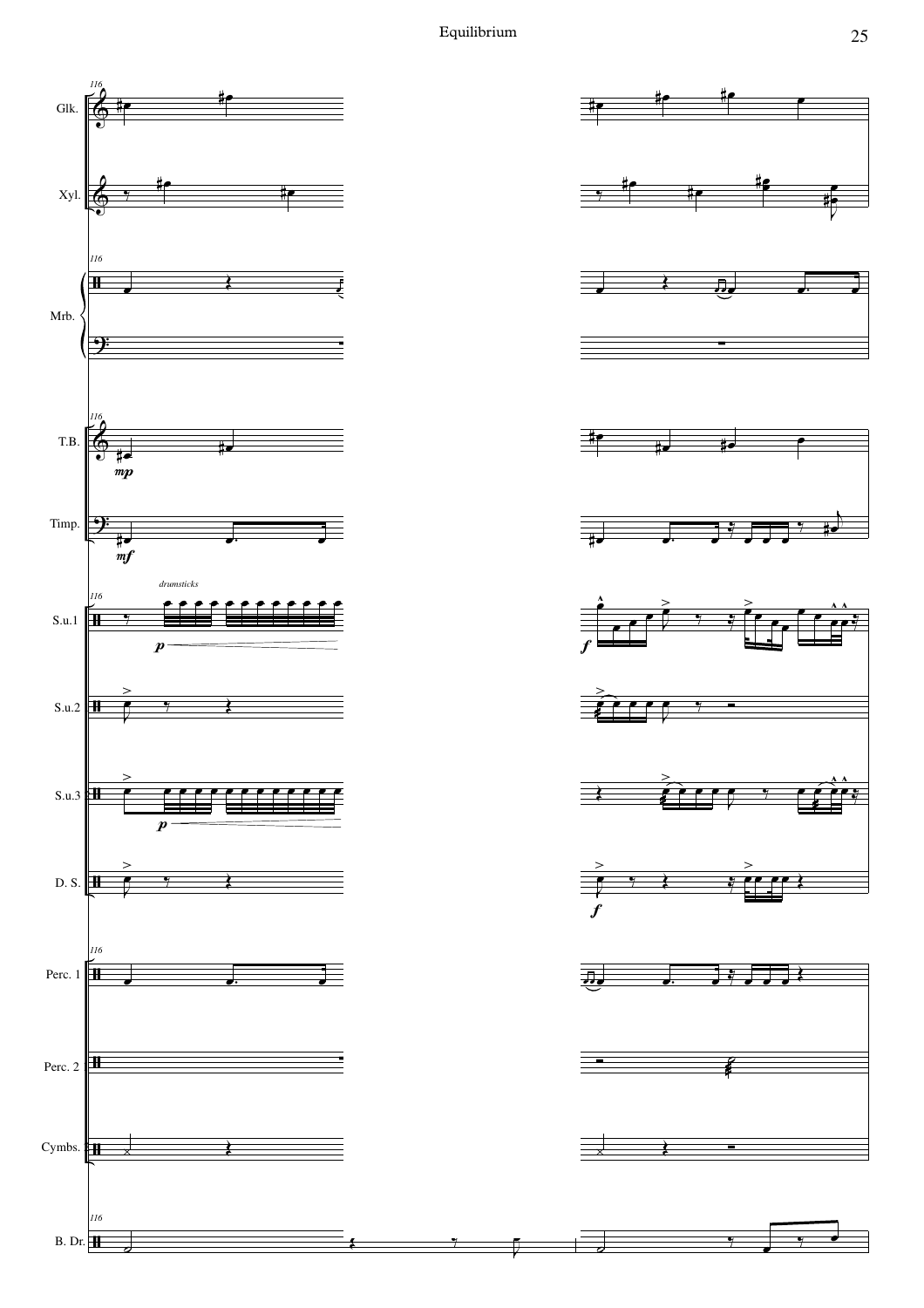![](_page_25_Figure_1.jpeg)

![](_page_25_Figure_2.jpeg)

![](_page_25_Figure_3.jpeg)

![](_page_25_Figure_4.jpeg)

![](_page_25_Figure_5.jpeg)

![](_page_25_Figure_6.jpeg)

![](_page_25_Figure_7.jpeg)

![](_page_25_Figure_8.jpeg)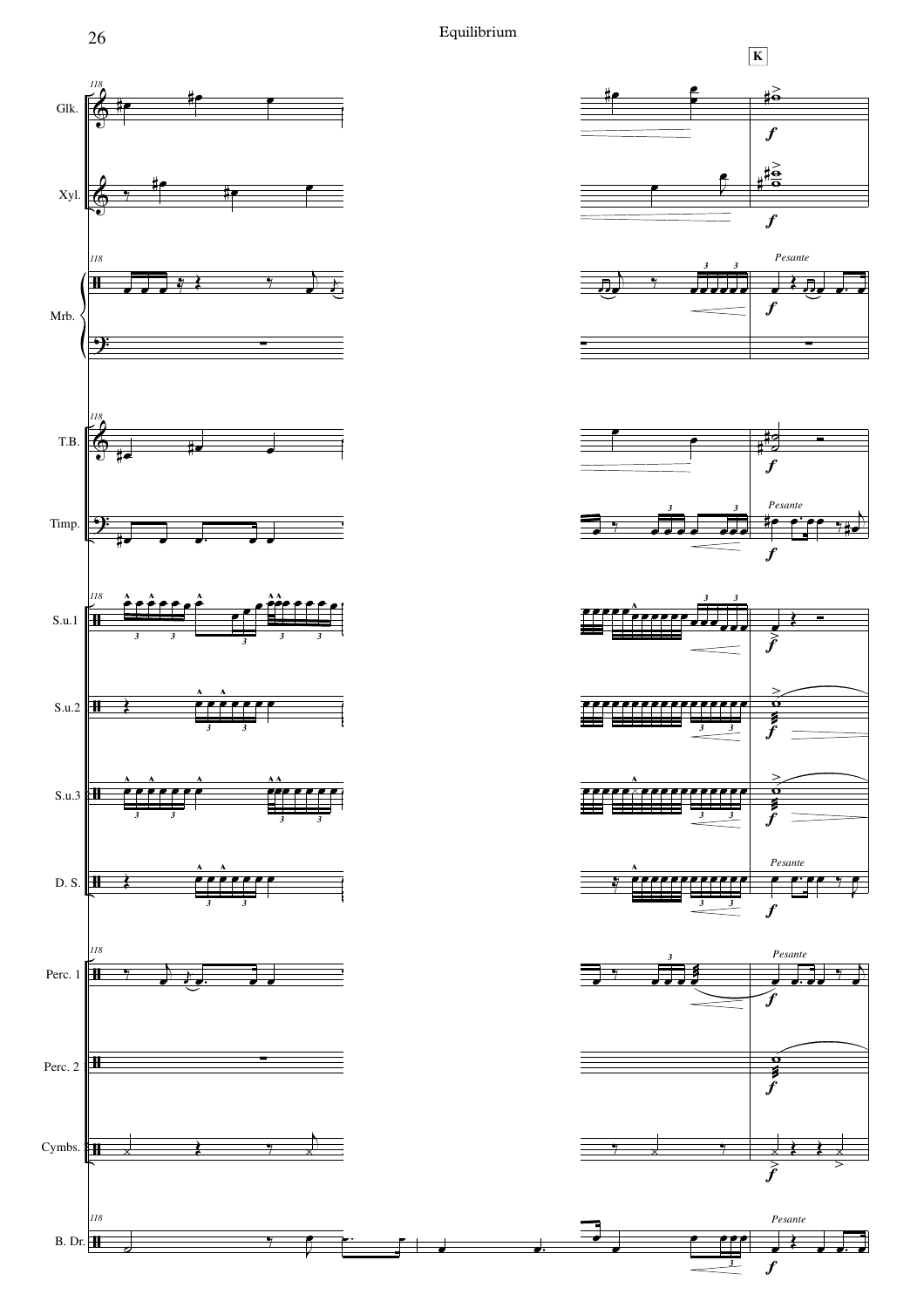![](_page_26_Figure_1.jpeg)

![](_page_26_Figure_2.jpeg)

![](_page_26_Figure_3.jpeg)

![](_page_26_Figure_4.jpeg)

![](_page_26_Figure_5.jpeg)

![](_page_26_Figure_6.jpeg)

![](_page_26_Figure_7.jpeg)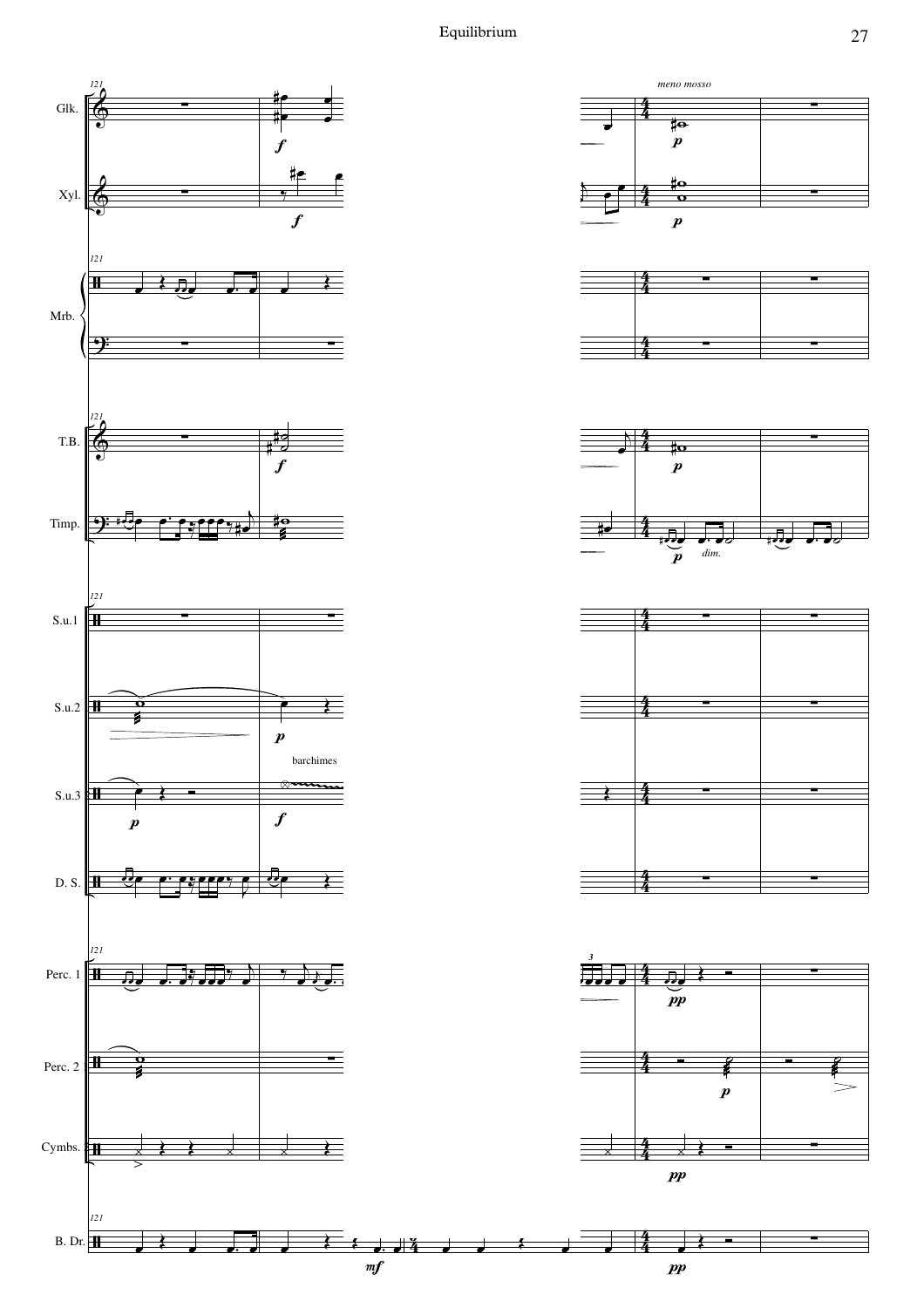4 4

∑

8<br>8

∑

4 5

![](_page_27_Figure_2.jpeg)

![](_page_27_Figure_3.jpeg)

![](_page_27_Figure_4.jpeg)

![](_page_27_Figure_5.jpeg)

![](_page_27_Figure_6.jpeg)

![](_page_27_Figure_7.jpeg)

∑

 $\frac{4}{4}$ 4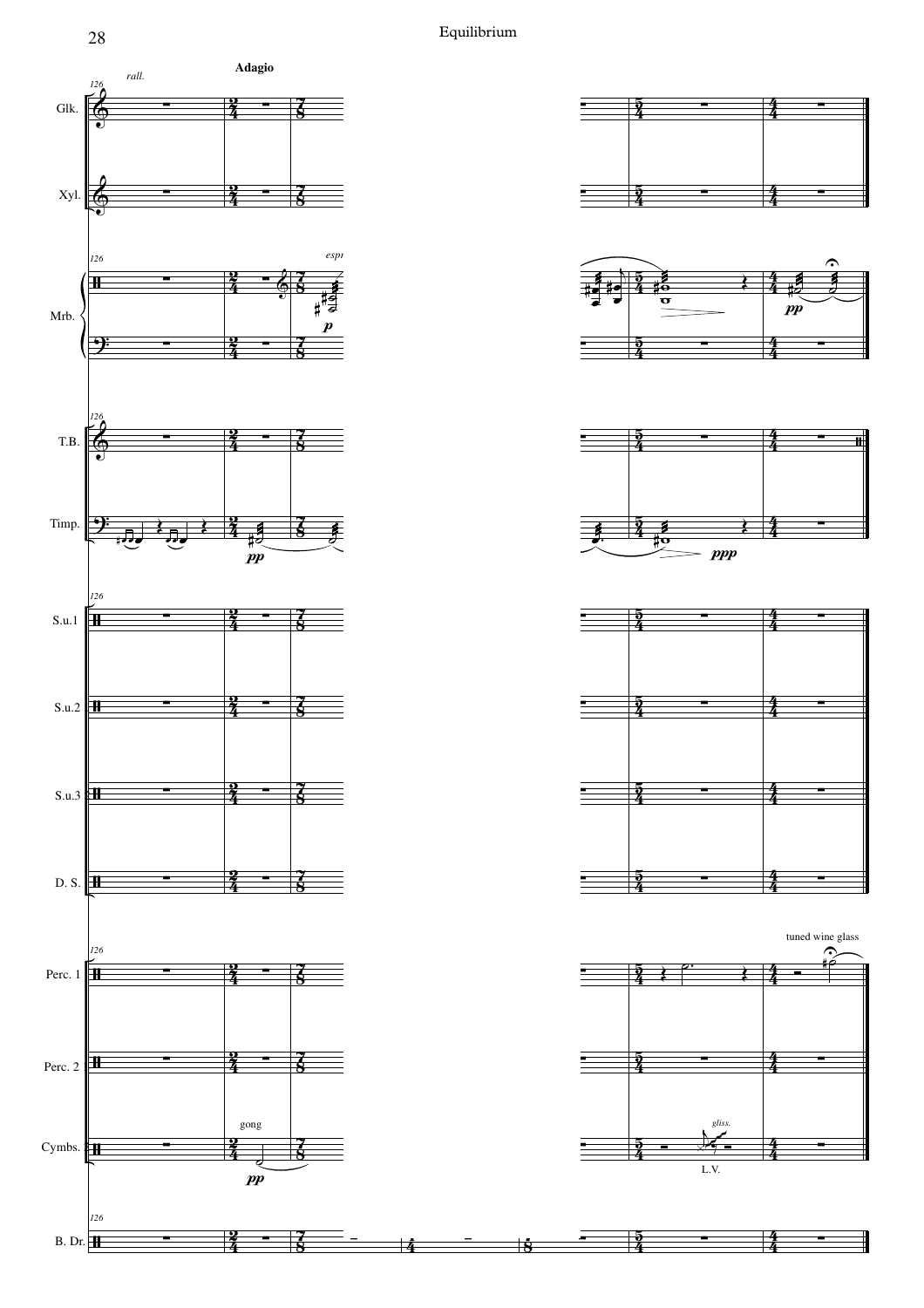![](_page_28_Figure_1.jpeg)

![](_page_28_Figure_2.jpeg)

4 2

∑

∑

∑

∑

 $\times$  ?  $\times$  ?  $\times$  ?  $\times$ 

œ œ œ @

∑

∑

∑

∑

 $\overline{\ }$ 

 $\geq$  $\geq$  $\geq$   $>$  $\geq$   $\geq$  $\sum_{\times}$ 

5

 $\frac{1}{\otimes}$ æ

wæ

 $\boldsymbol{p}$ 

o⊥ æ

*espress. (with tension)* 4 2

4 2

4 2

4 2

4 2

 $\geq$ 

4 2

4 2

4 2

4 2

4 2

4 2

5

4 2

4 2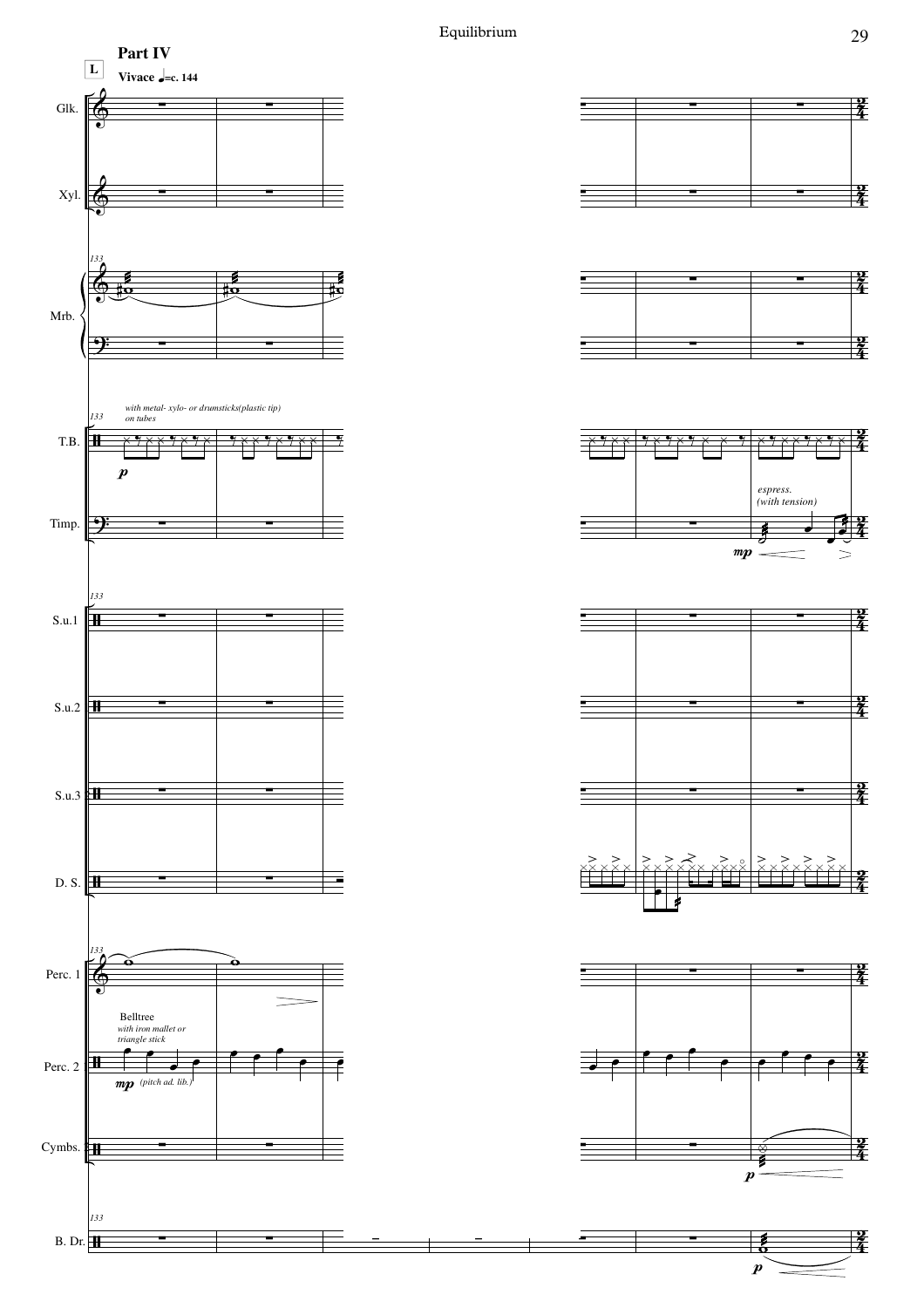![](_page_29_Figure_2.jpeg)

![](_page_29_Figure_3.jpeg)

![](_page_29_Figure_4.jpeg)

![](_page_29_Figure_5.jpeg)

![](_page_29_Figure_6.jpeg)

![](_page_29_Figure_7.jpeg)

4 4

 $\overline{\bm{\mathcal{E}}}$ 

 $\boldsymbol{p}$ 

4 2

4 5

∑

∑

Œ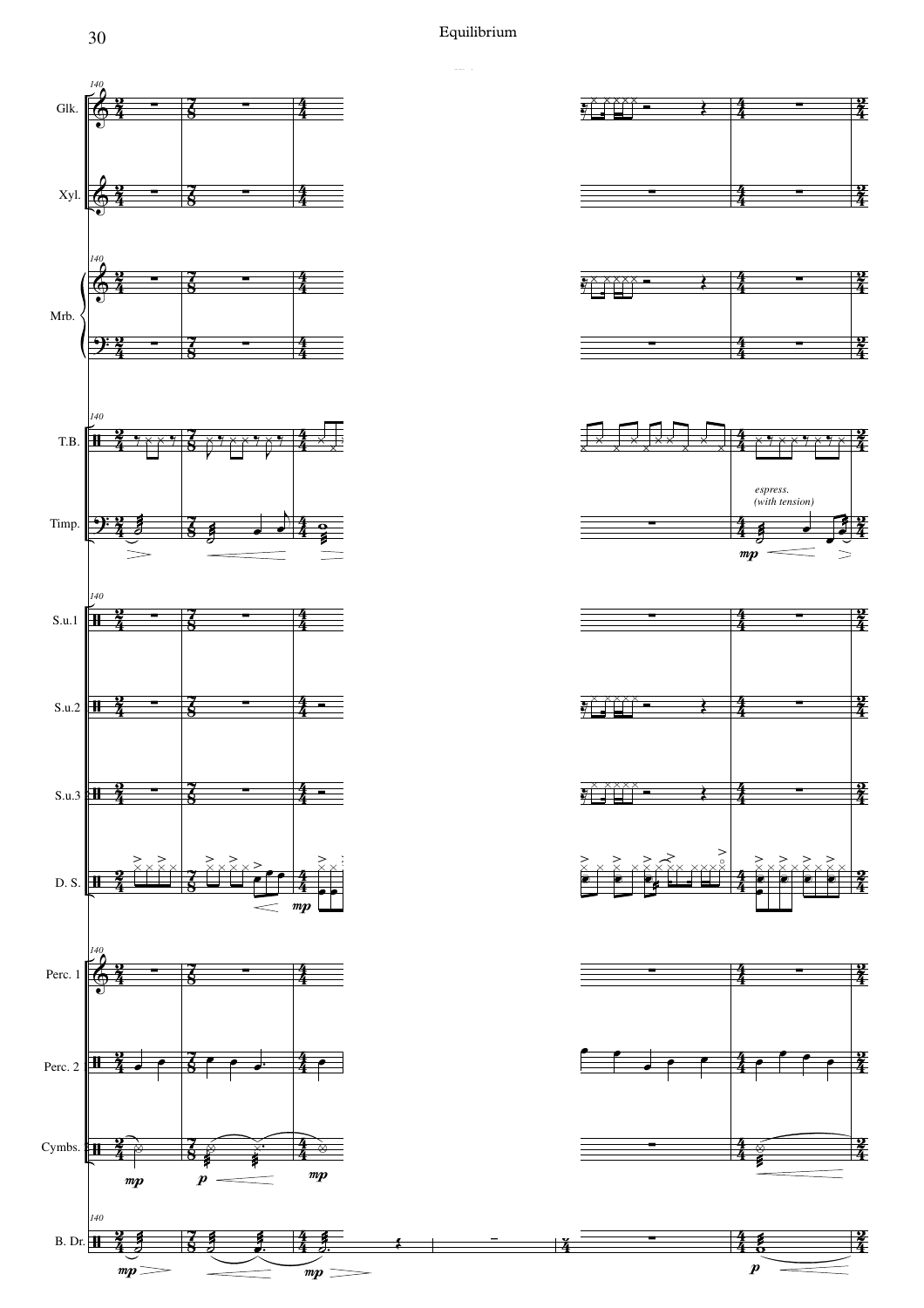4 4

<u>ັ</u>  $\widetilde{m}$ f

![](_page_30_Figure_1.jpeg)

![](_page_30_Figure_2.jpeg)

![](_page_30_Figure_3.jpeg)

![](_page_30_Figure_4.jpeg)

![](_page_30_Figure_5.jpeg)

![](_page_30_Figure_6.jpeg)

∑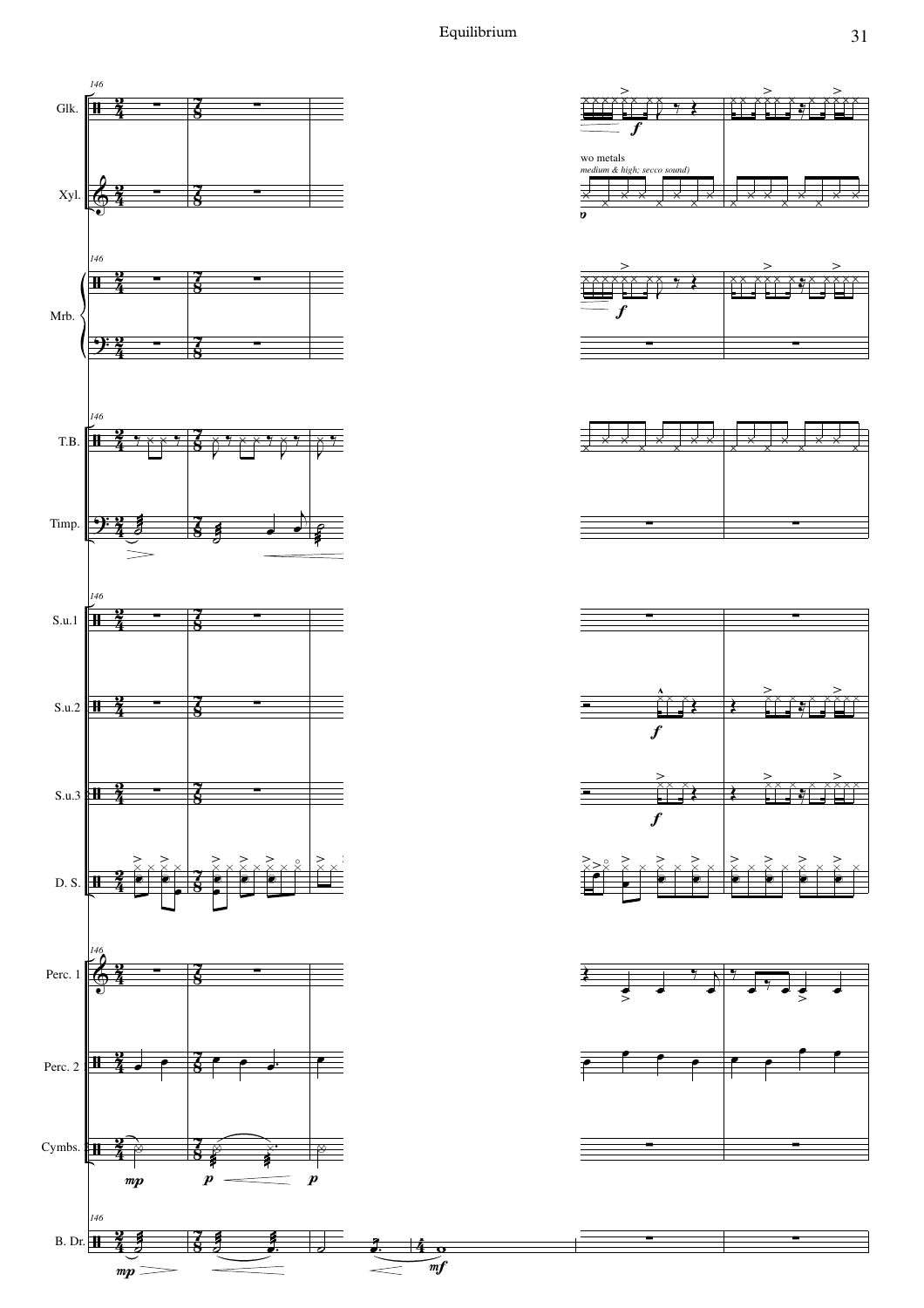![](_page_31_Figure_1.jpeg)

![](_page_31_Figure_2.jpeg)

![](_page_31_Figure_3.jpeg)

![](_page_31_Figure_4.jpeg)

![](_page_31_Figure_5.jpeg)

![](_page_31_Figure_6.jpeg)

![](_page_31_Figure_7.jpeg)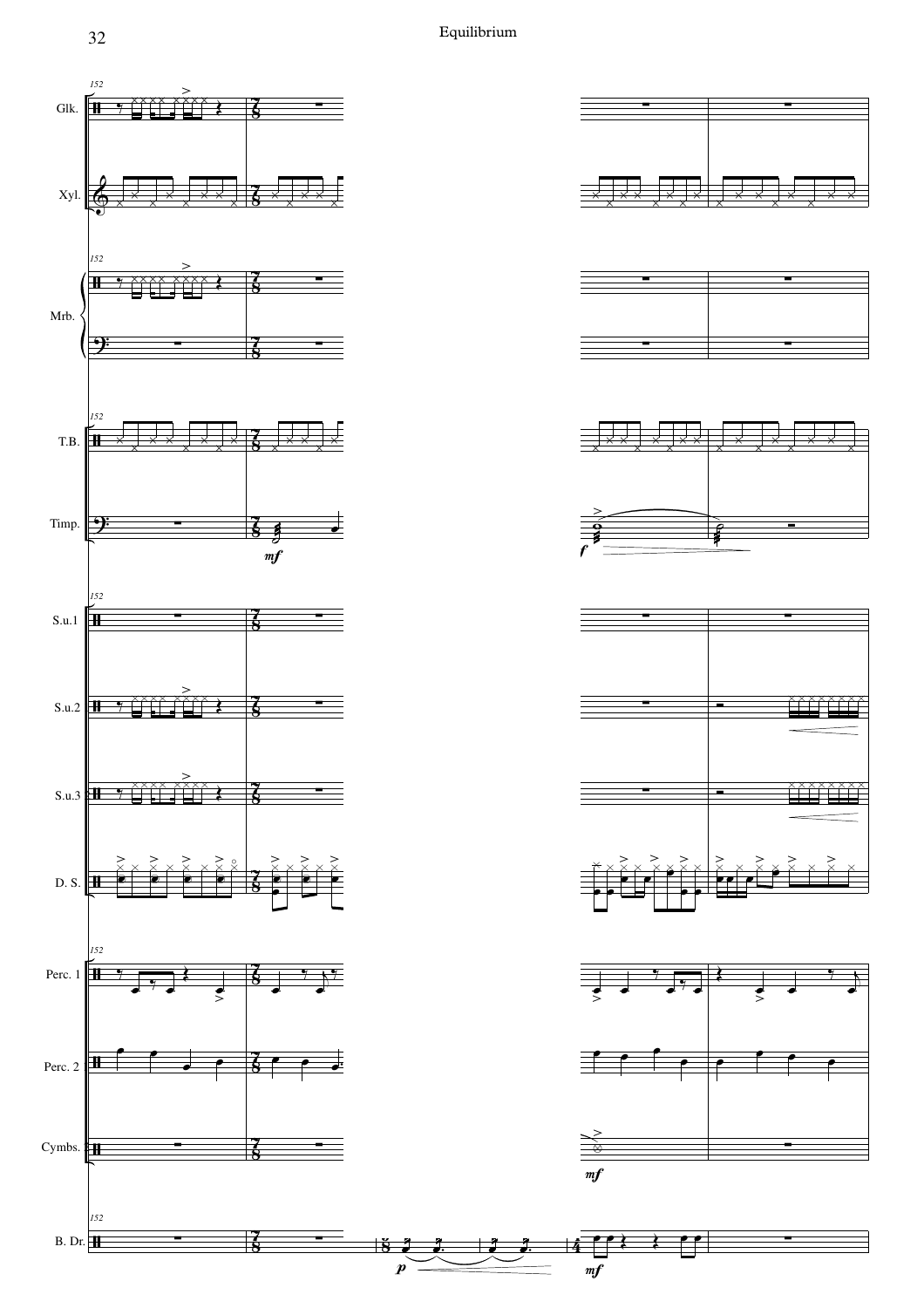![](_page_32_Figure_1.jpeg)

![](_page_32_Figure_2.jpeg)

4 2<br>2  $\epsilon$ 

 $\begin{array}{ccc} & \rightarrow & \rightarrow & \rightarrow \end{array}$ 

8 7

8 .<br>\*

f

œ  $\frac{2}{2}$ 

f

œ œ œ

 $m f$ 

‰ œ œ  $\frac{1}{2}$ œ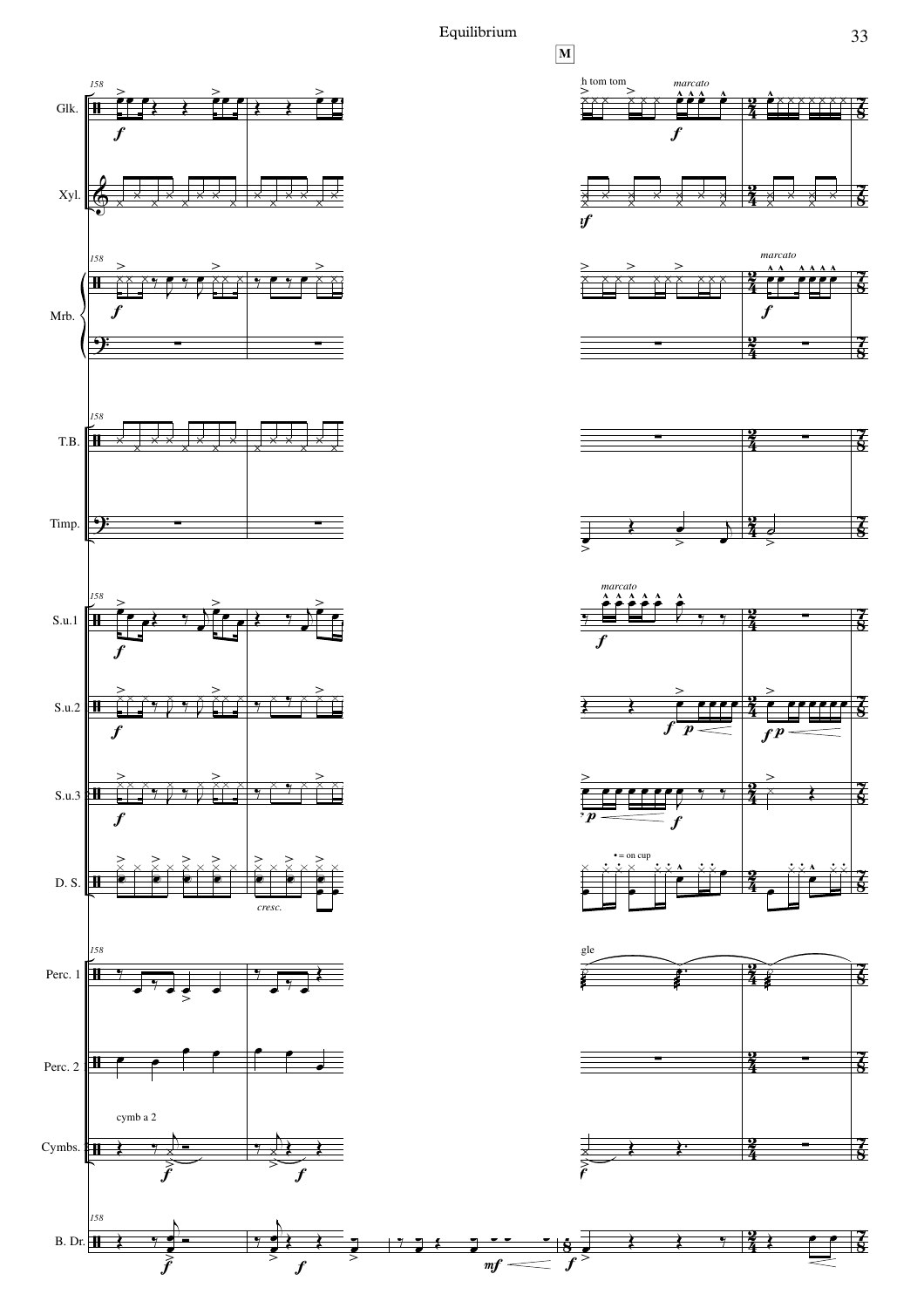![](_page_33_Figure_1.jpeg)

![](_page_33_Figure_2.jpeg)

![](_page_33_Figure_3.jpeg)

![](_page_33_Figure_4.jpeg)

![](_page_33_Figure_5.jpeg)

![](_page_33_Figure_6.jpeg)

![](_page_33_Figure_7.jpeg)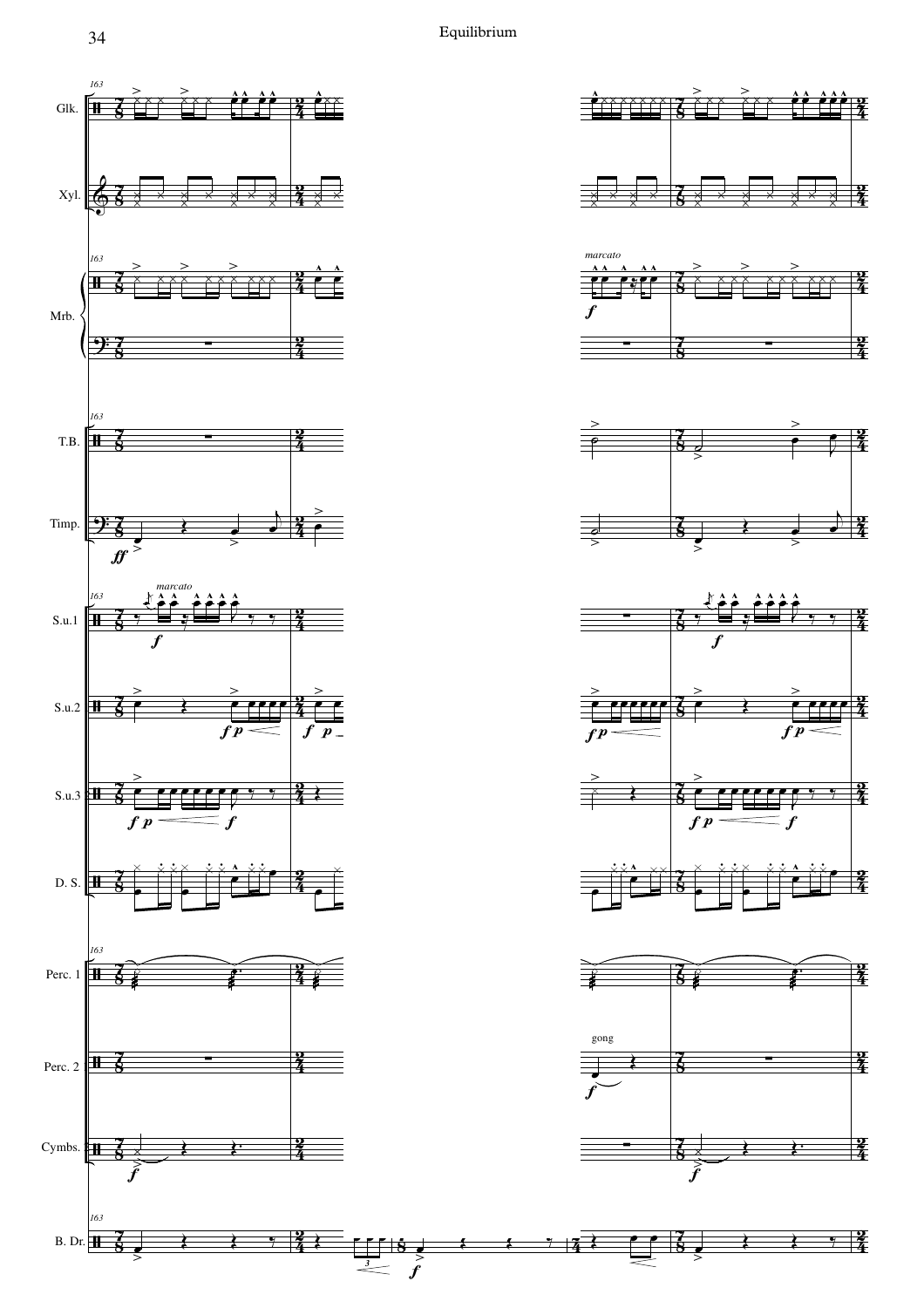![](_page_34_Figure_1.jpeg)

![](_page_34_Figure_2.jpeg)

∑

∑

‰ J œ e<br>e  $\ddot{z}$ <u>i</u>

 $m f$ 

![](_page_34_Figure_3.jpeg)

![](_page_34_Figure_4.jpeg)

![](_page_34_Figure_5.jpeg)

![](_page_34_Figure_6.jpeg)

![](_page_34_Figure_7.jpeg)

 $\frac{9}{7}$ 

J م<br>چ

Œ œ  $\frac{2}{2}$ ‰ J œ  $\geq$ œ  $\geq$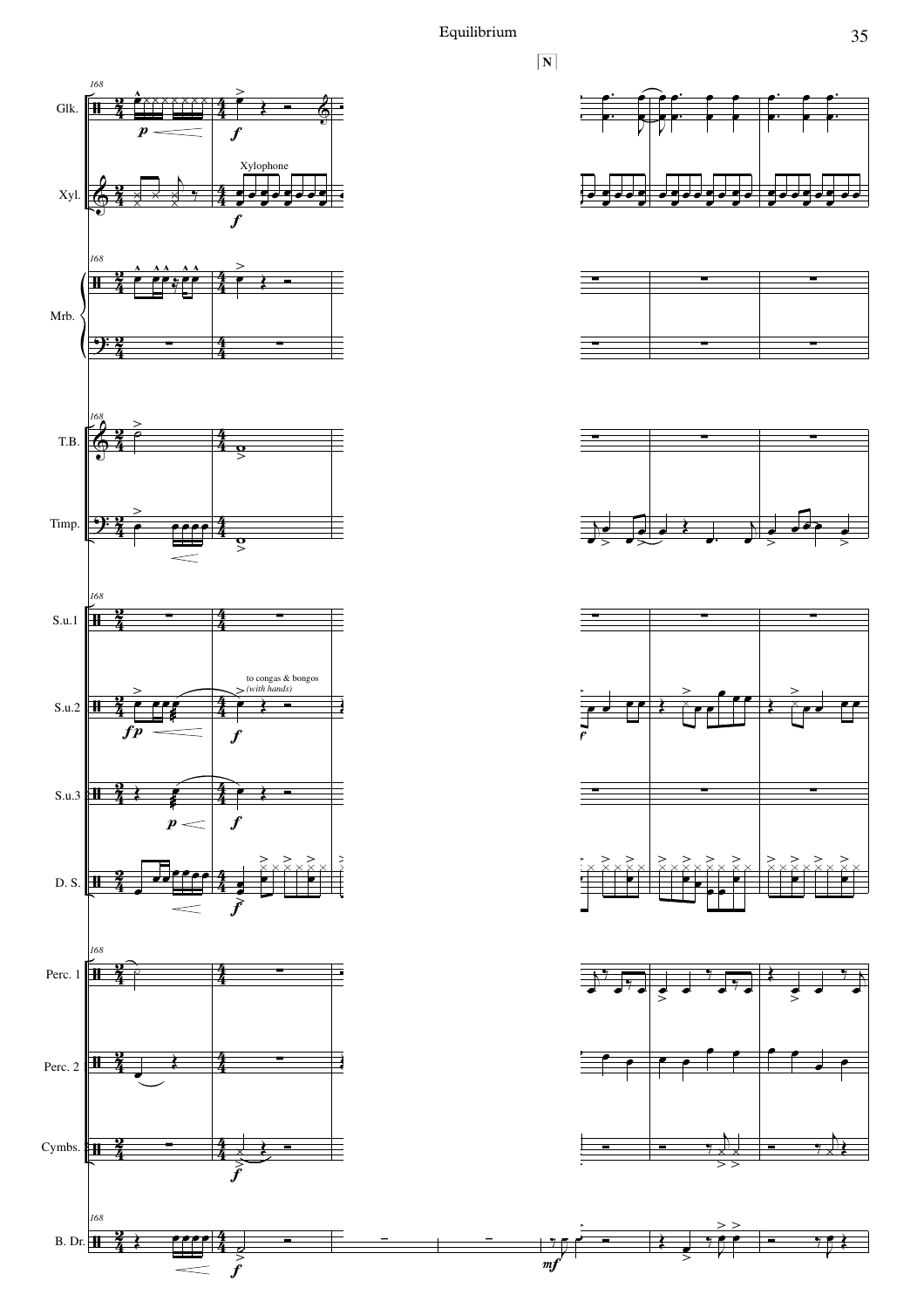![](_page_35_Figure_1.jpeg)

![](_page_35_Figure_2.jpeg)

![](_page_35_Figure_3.jpeg)

![](_page_35_Figure_4.jpeg)

![](_page_35_Figure_5.jpeg)

![](_page_35_Figure_6.jpeg)

![](_page_35_Figure_7.jpeg)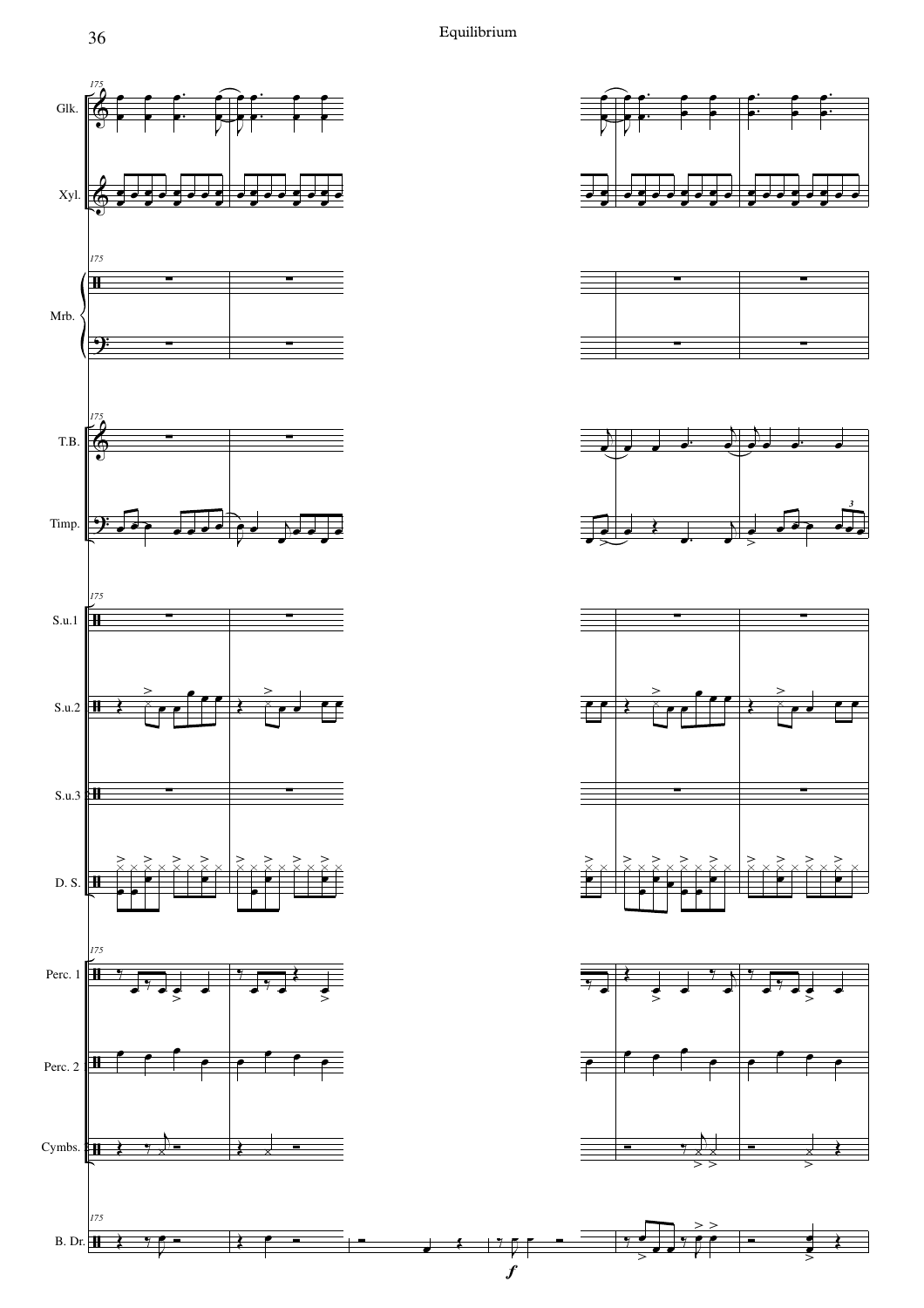![](_page_36_Figure_1.jpeg)

![](_page_36_Figure_2.jpeg)

![](_page_36_Figure_3.jpeg)

![](_page_36_Figure_4.jpeg)

![](_page_36_Figure_5.jpeg)

![](_page_36_Figure_6.jpeg)

![](_page_36_Figure_7.jpeg)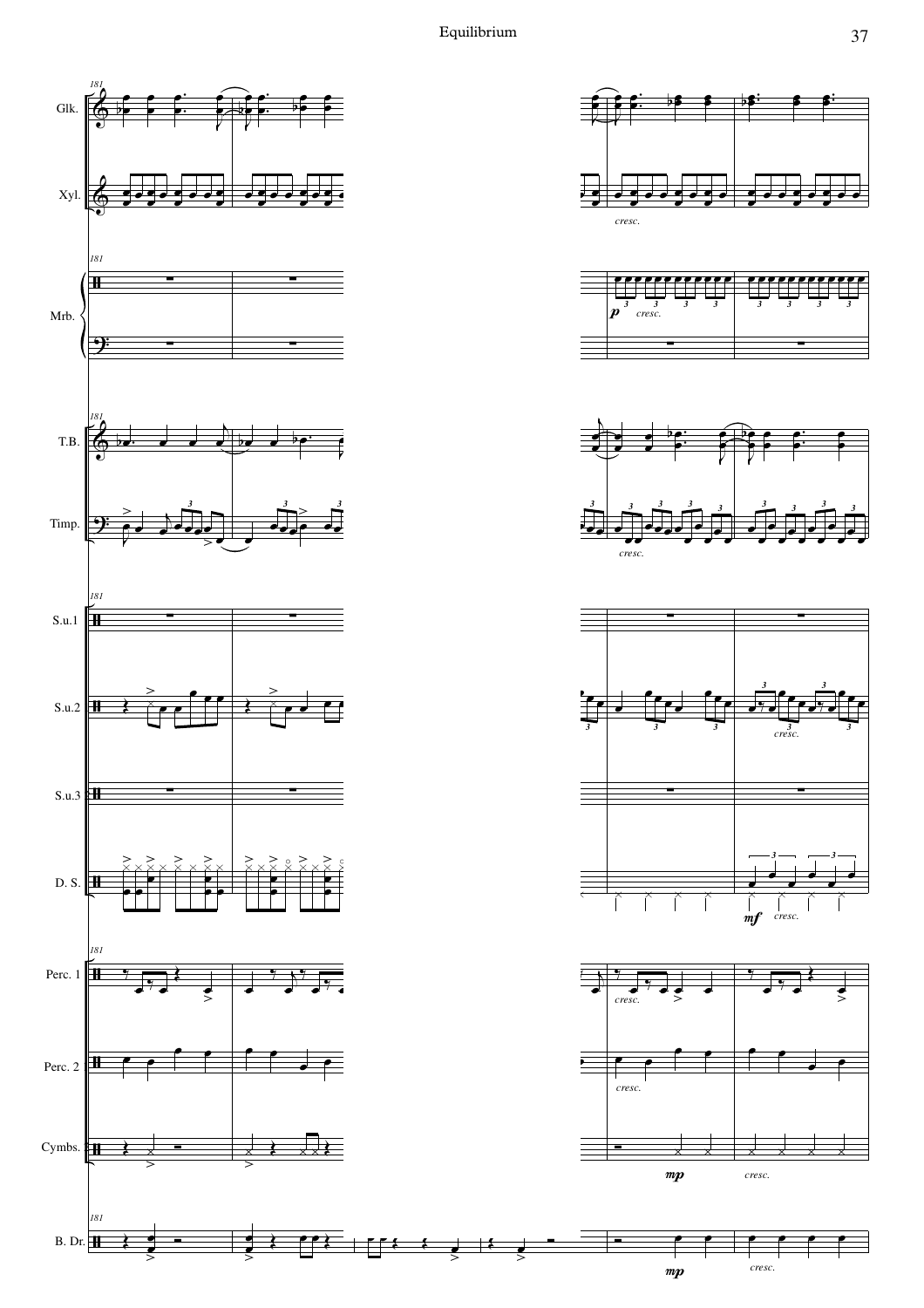![](_page_37_Figure_0.jpeg)

![](_page_37_Figure_2.jpeg)

 $\dot{ \bm \theta}$ 

![](_page_37_Figure_3.jpeg)

![](_page_37_Figure_4.jpeg)

![](_page_37_Figure_5.jpeg)

![](_page_37_Figure_6.jpeg)

![](_page_37_Figure_7.jpeg)

*cresc.*

w æ  $\boldsymbol{p}$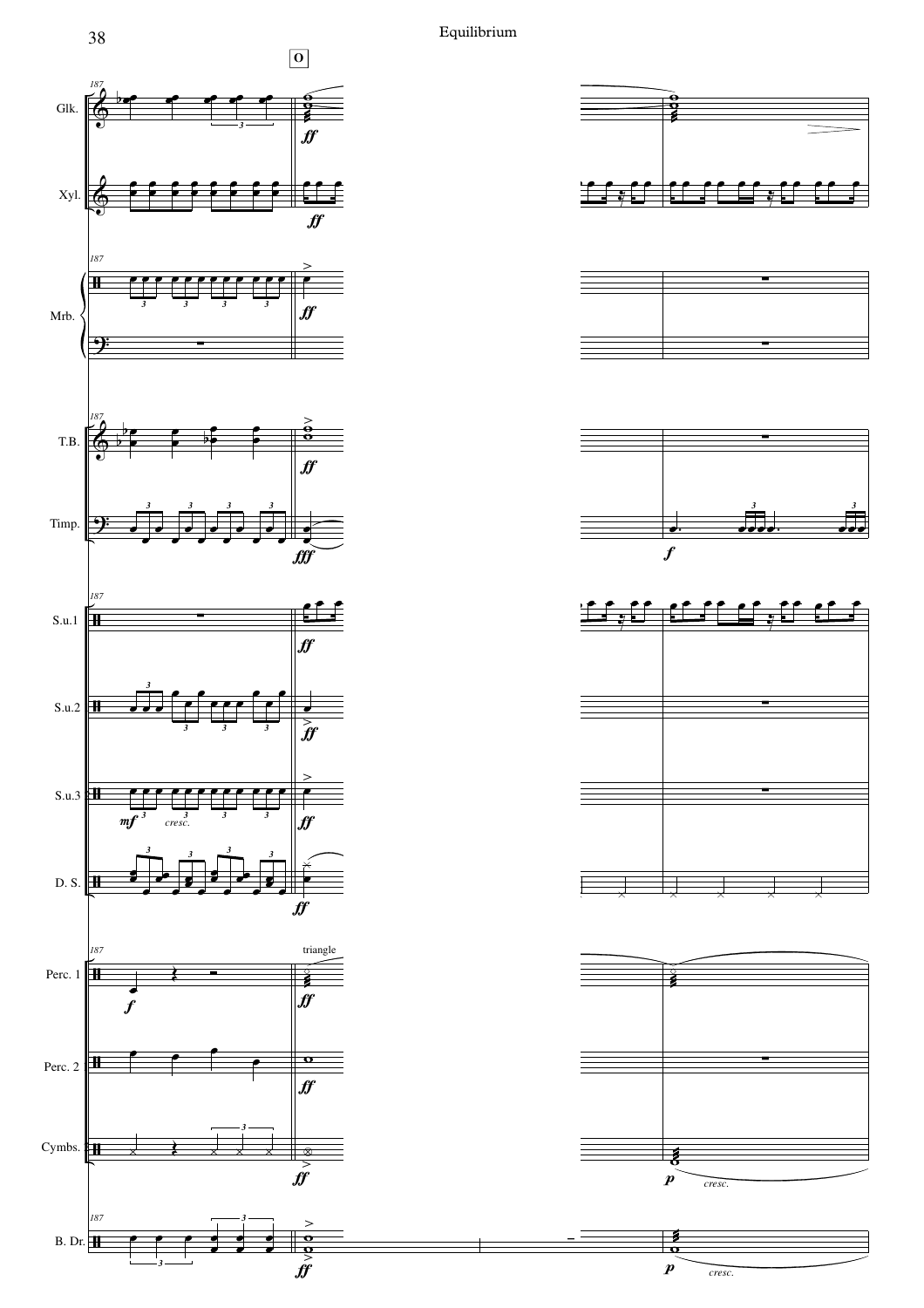![](_page_38_Figure_1.jpeg)

![](_page_38_Figure_2.jpeg)

![](_page_38_Figure_3.jpeg)

![](_page_38_Figure_4.jpeg)

![](_page_38_Figure_5.jpeg)

![](_page_38_Figure_6.jpeg)

∑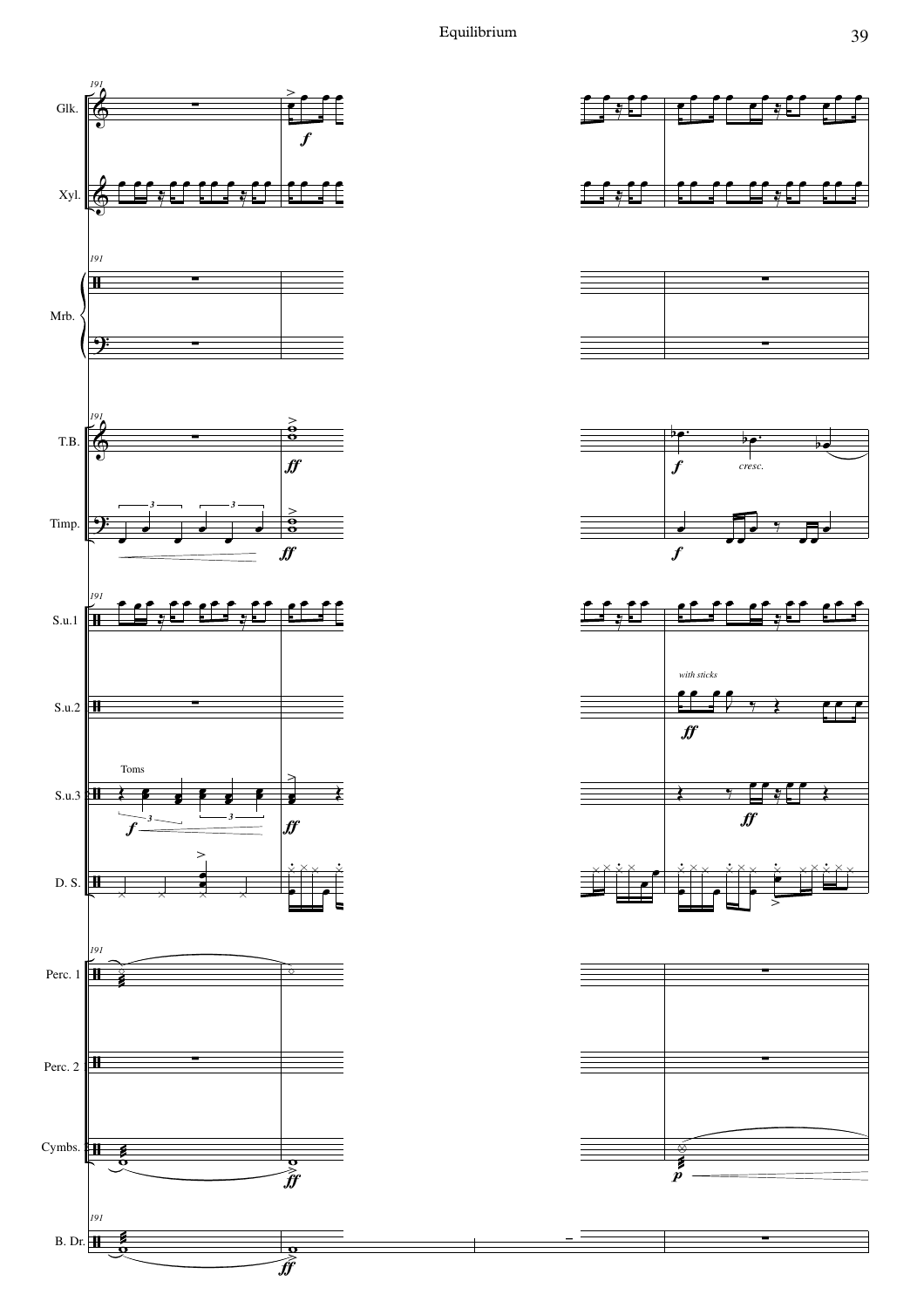![](_page_39_Figure_1.jpeg)

![](_page_39_Figure_2.jpeg)

![](_page_39_Figure_3.jpeg)

![](_page_39_Figure_4.jpeg)

![](_page_39_Figure_5.jpeg)

![](_page_39_Figure_6.jpeg)

 $\overline{\mathcal{E}}$   $\overline{\mathcal{E}}$   $\overline{\mathcal{E}}$ 

œ

 $\overline{\cdot}$ 

 $\zeta$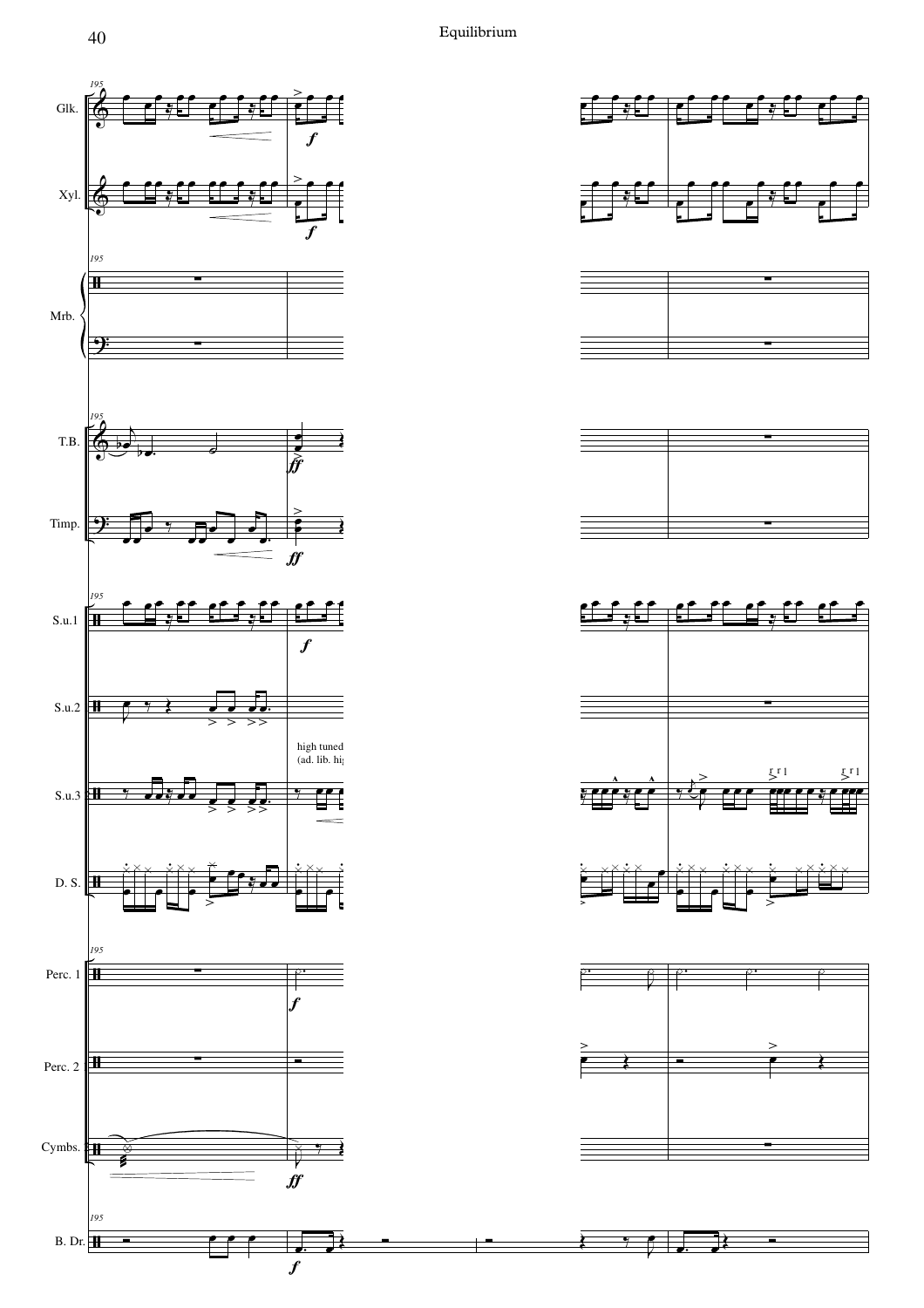![](_page_40_Figure_1.jpeg)

![](_page_40_Figure_2.jpeg)

![](_page_40_Figure_3.jpeg)

![](_page_40_Figure_4.jpeg)

![](_page_40_Figure_5.jpeg)

![](_page_40_Figure_6.jpeg)

œ  $\geq$ 

 $\frac{1}{2}$ 

Ó œ œ œ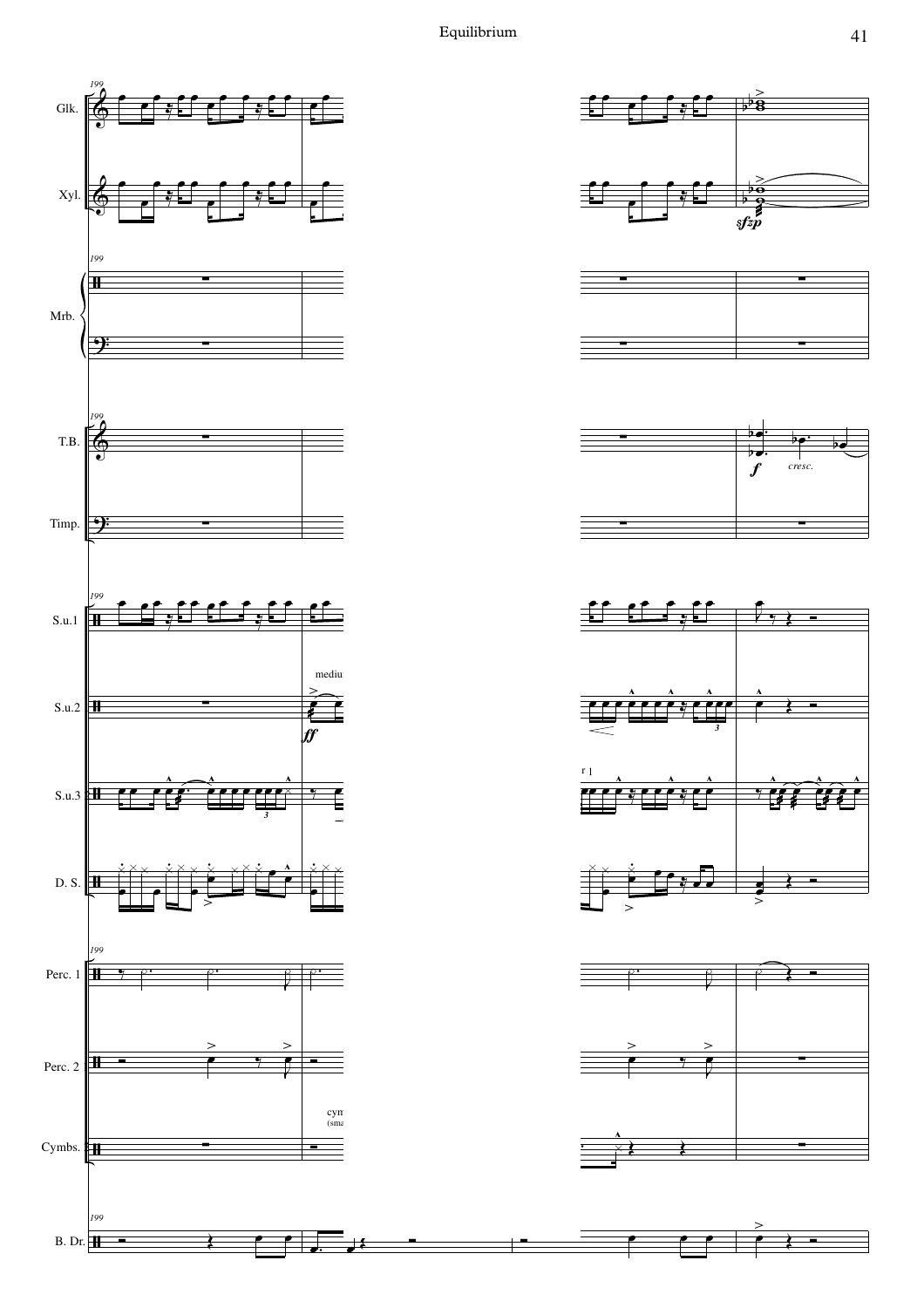![](_page_41_Figure_0.jpeg)

![](_page_41_Figure_1.jpeg)

![](_page_41_Figure_2.jpeg)

![](_page_41_Figure_3.jpeg)

![](_page_41_Figure_4.jpeg)

![](_page_41_Figure_5.jpeg)

![](_page_41_Figure_6.jpeg)

 $\overline{\phantom{a}}\hspace{0.1cm}$ 

 $\overline{\phantom{a}}$  .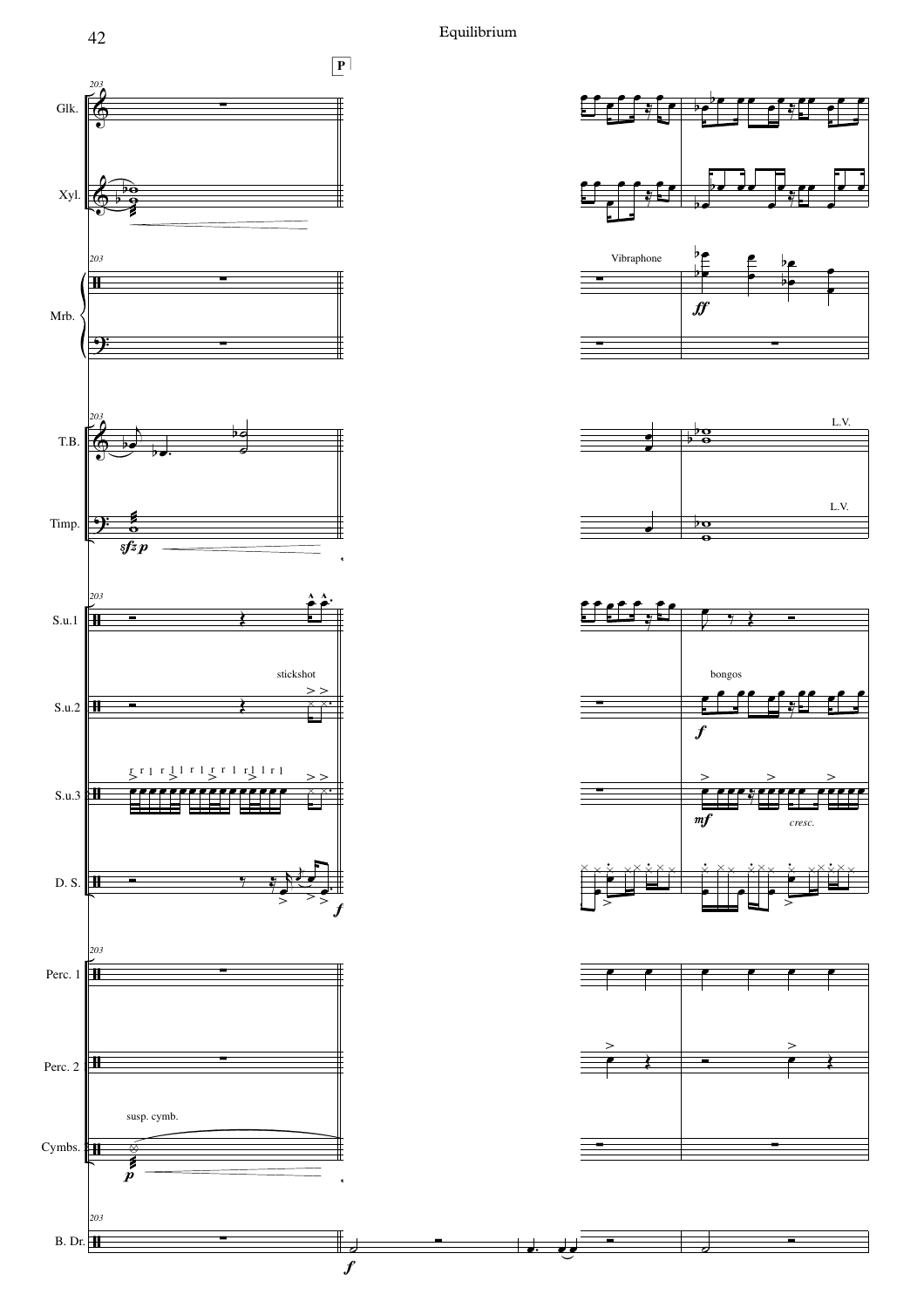Ó

 $\overline{\phantom{a}}$ 

<u>i</u>

![](_page_42_Figure_1.jpeg)

![](_page_42_Figure_2.jpeg)

![](_page_42_Figure_3.jpeg)

![](_page_42_Figure_4.jpeg)

![](_page_42_Figure_5.jpeg)

![](_page_42_Figure_6.jpeg)

Ó

˙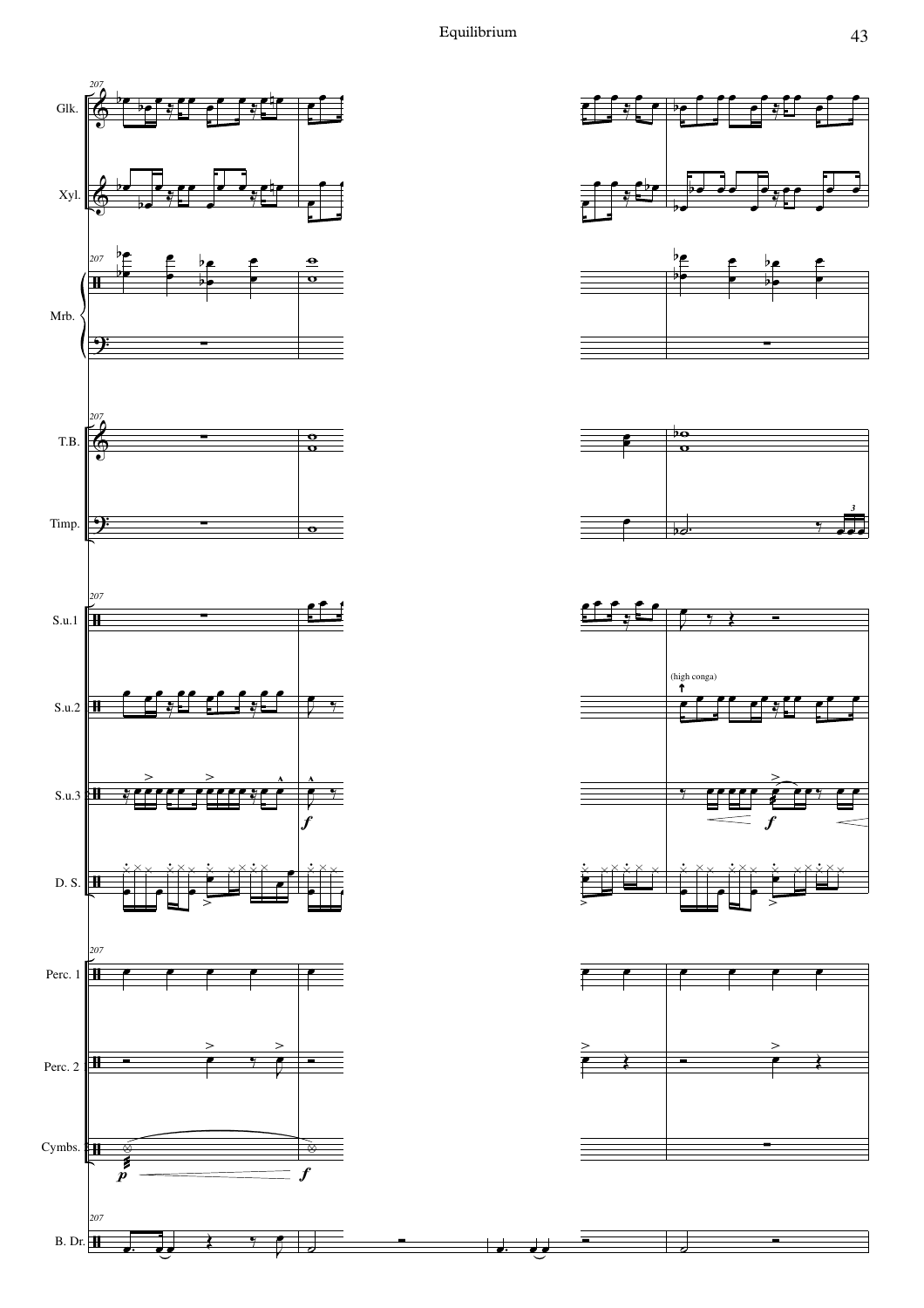![](_page_43_Figure_1.jpeg)

Ó

 $\overline{\phantom{a}}$ .

Í.

![](_page_43_Figure_2.jpeg)

![](_page_43_Figure_3.jpeg)

![](_page_43_Figure_4.jpeg)

![](_page_43_Figure_5.jpeg)

![](_page_43_Figure_6.jpeg)

<u>i</u>

˙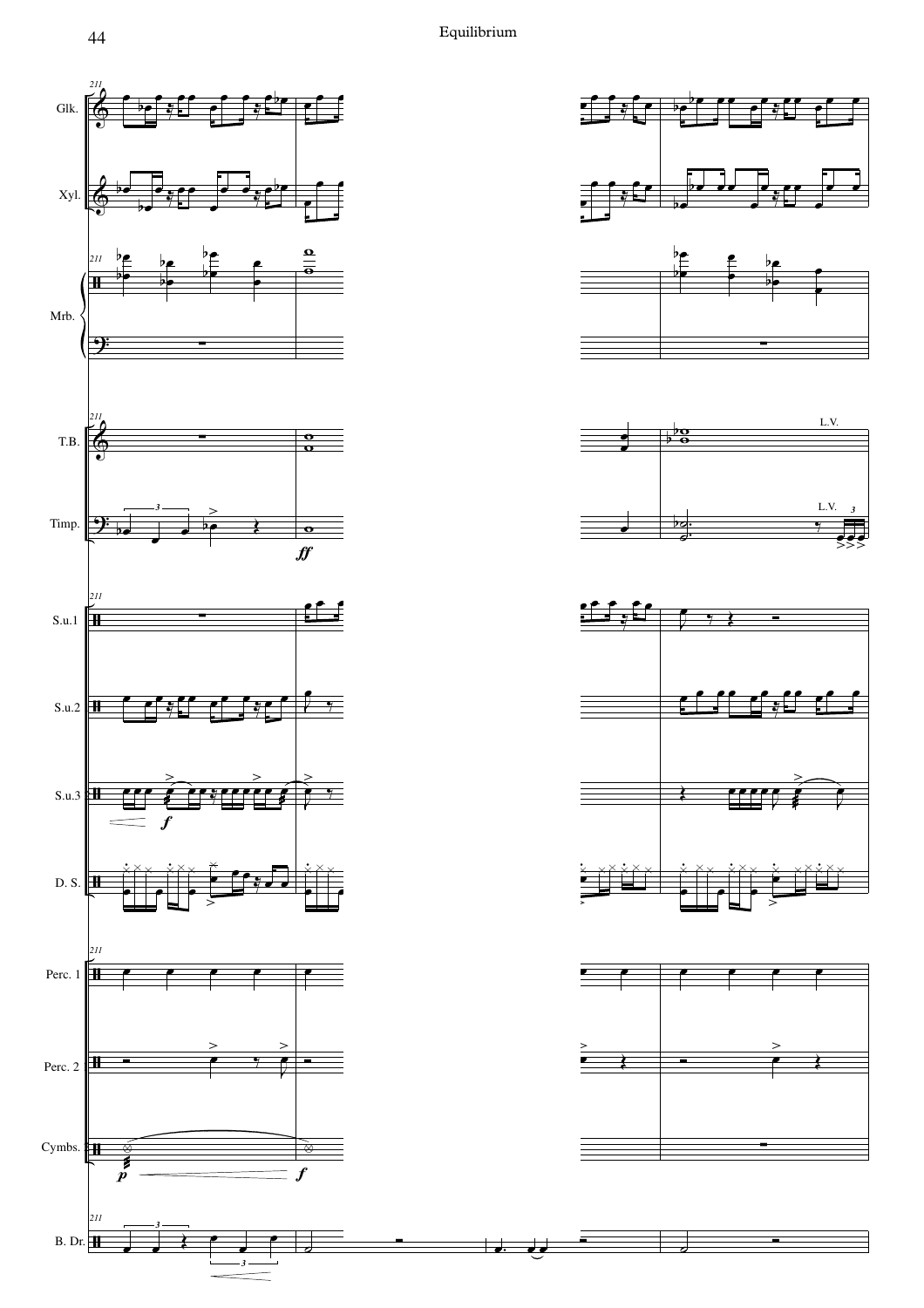Ó

 $\overline{\phantom{a}}$ .

Ó

![](_page_44_Figure_1.jpeg)

![](_page_44_Figure_2.jpeg)

![](_page_44_Figure_3.jpeg)

![](_page_44_Figure_4.jpeg)

![](_page_44_Figure_5.jpeg)

![](_page_44_Figure_6.jpeg)

 $\overrightarrow{c}$ 

˙ >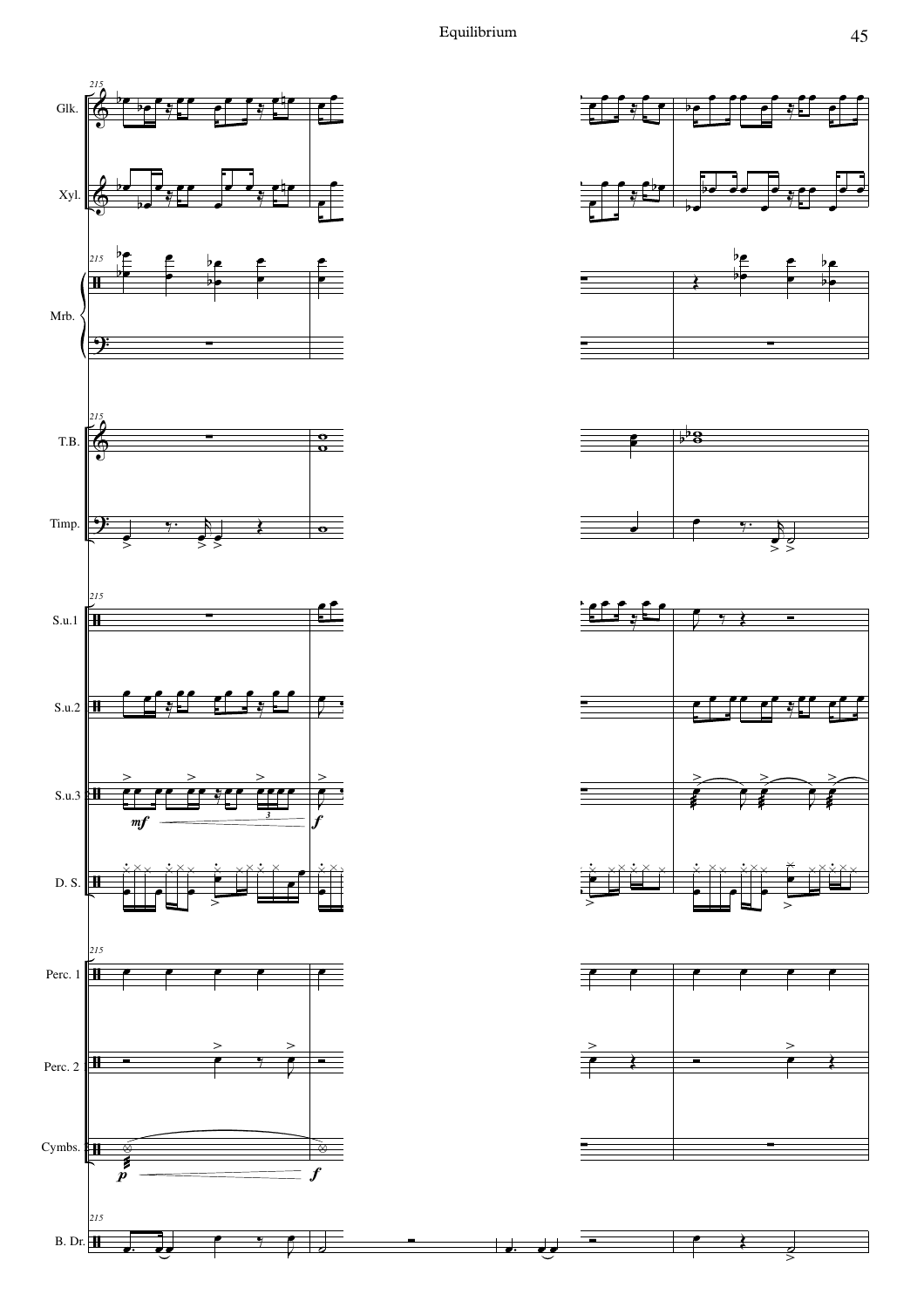4 5

![](_page_45_Figure_2.jpeg)

![](_page_45_Figure_3.jpeg)

![](_page_45_Figure_4.jpeg)

4 5

4 4

œ œ  $\frac{2}{2}$ 

 $\frac{1}{2}$ 

<u>. ee ee ee</u>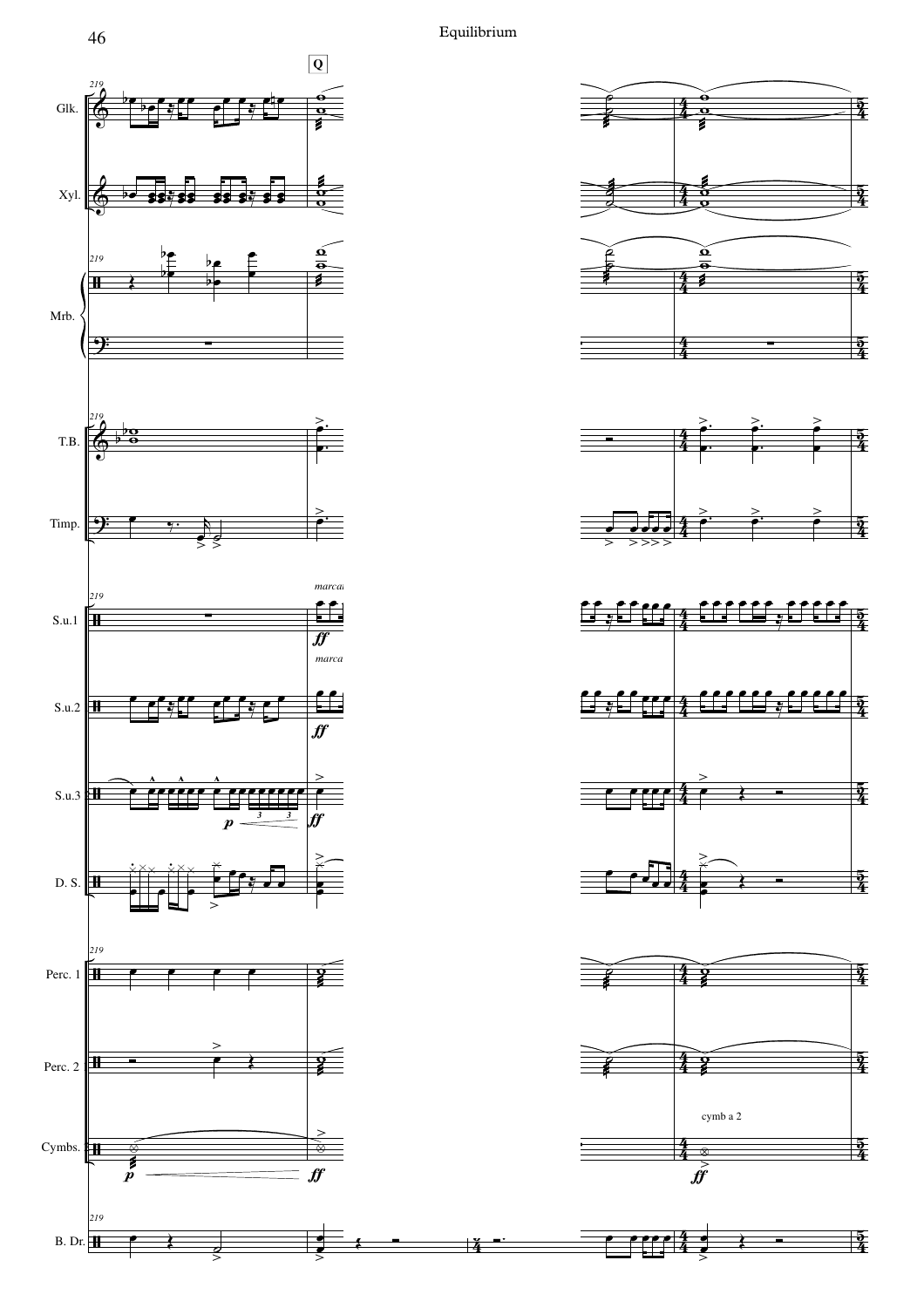![](_page_46_Figure_1.jpeg)

![](_page_46_Figure_2.jpeg)

![](_page_46_Figure_3.jpeg)

4 3

ź. æ

8 3

∑

œ. æ

œ. æ

 $\begin{matrix} \updownarrow & \downarrow \\ \downarrow & \downarrow \end{matrix}$ 

œ  $\frac{1}{2}$   $\overline{\mathbf{r}}$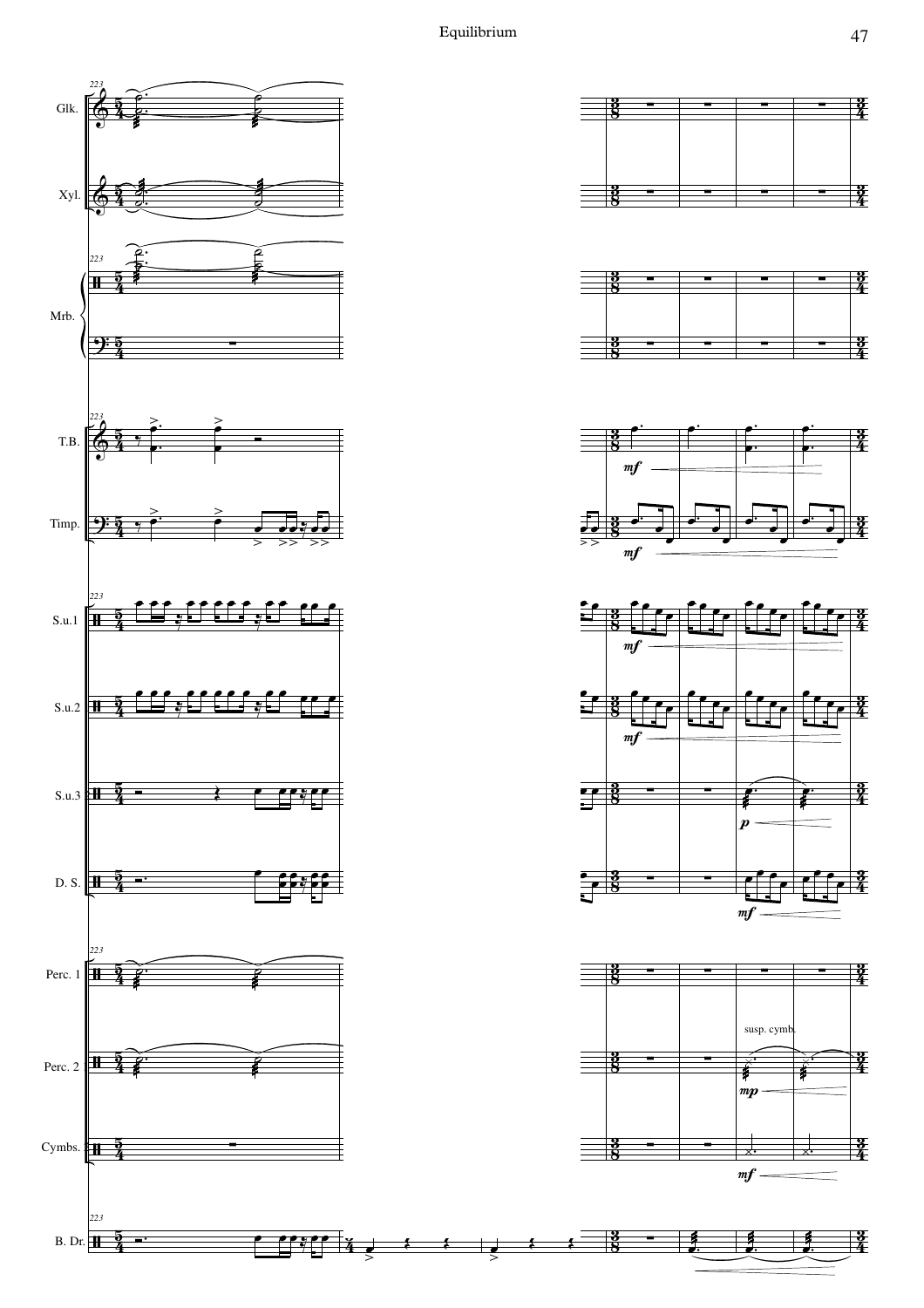![](_page_47_Figure_0.jpeg)

![](_page_47_Figure_1.jpeg)

![](_page_47_Figure_2.jpeg)

![](_page_47_Figure_3.jpeg)

![](_page_47_Figure_4.jpeg)

![](_page_47_Figure_5.jpeg)

![](_page_47_Figure_6.jpeg)

![](_page_47_Figure_7.jpeg)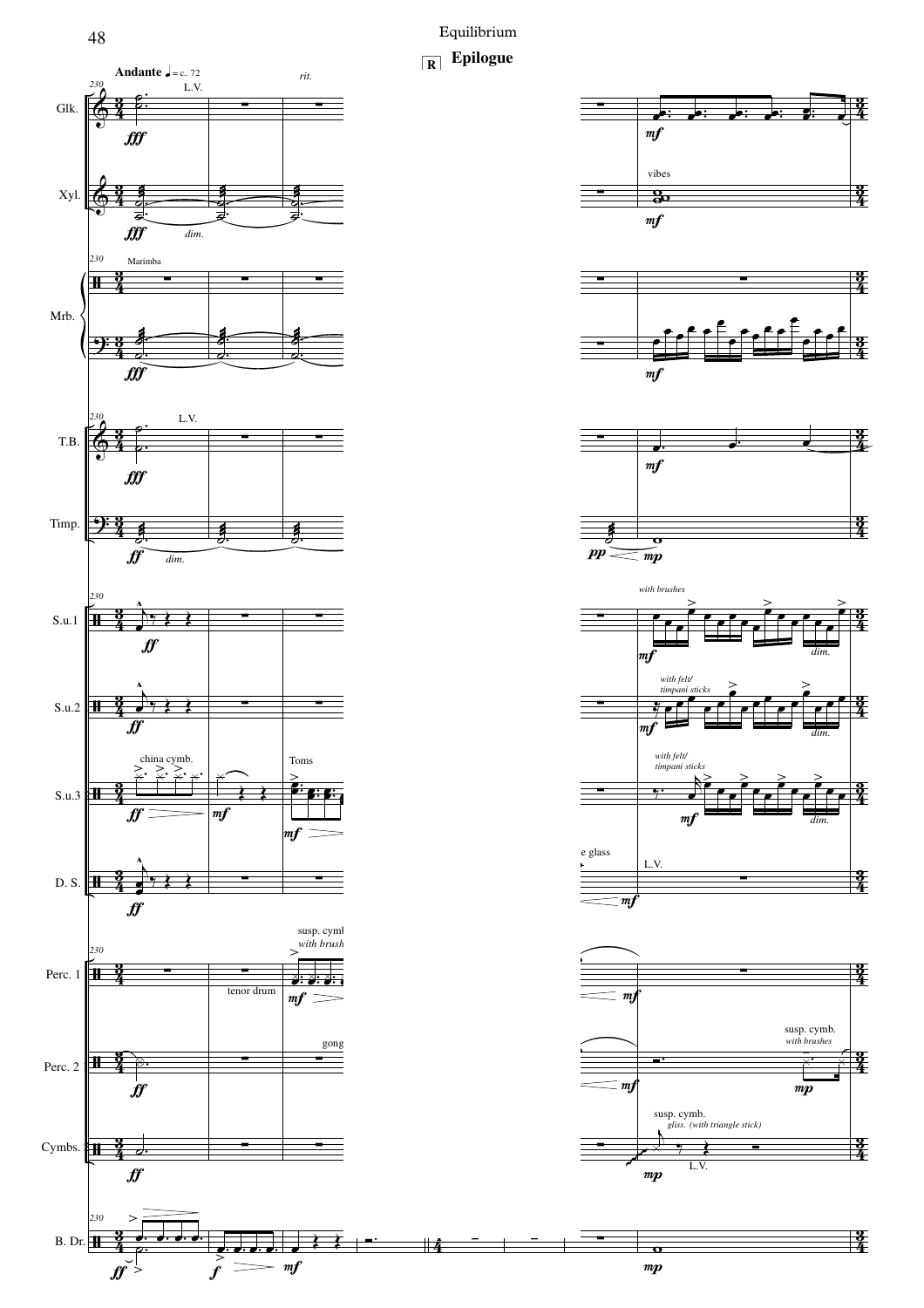**S**

8<br>8

∑

4 2

∑

8 7

∑

![](_page_48_Figure_2.jpeg)

![](_page_48_Figure_3.jpeg)

![](_page_48_Figure_4.jpeg)

![](_page_48_Figure_5.jpeg)

![](_page_48_Figure_6.jpeg)

![](_page_48_Figure_7.jpeg)

4 4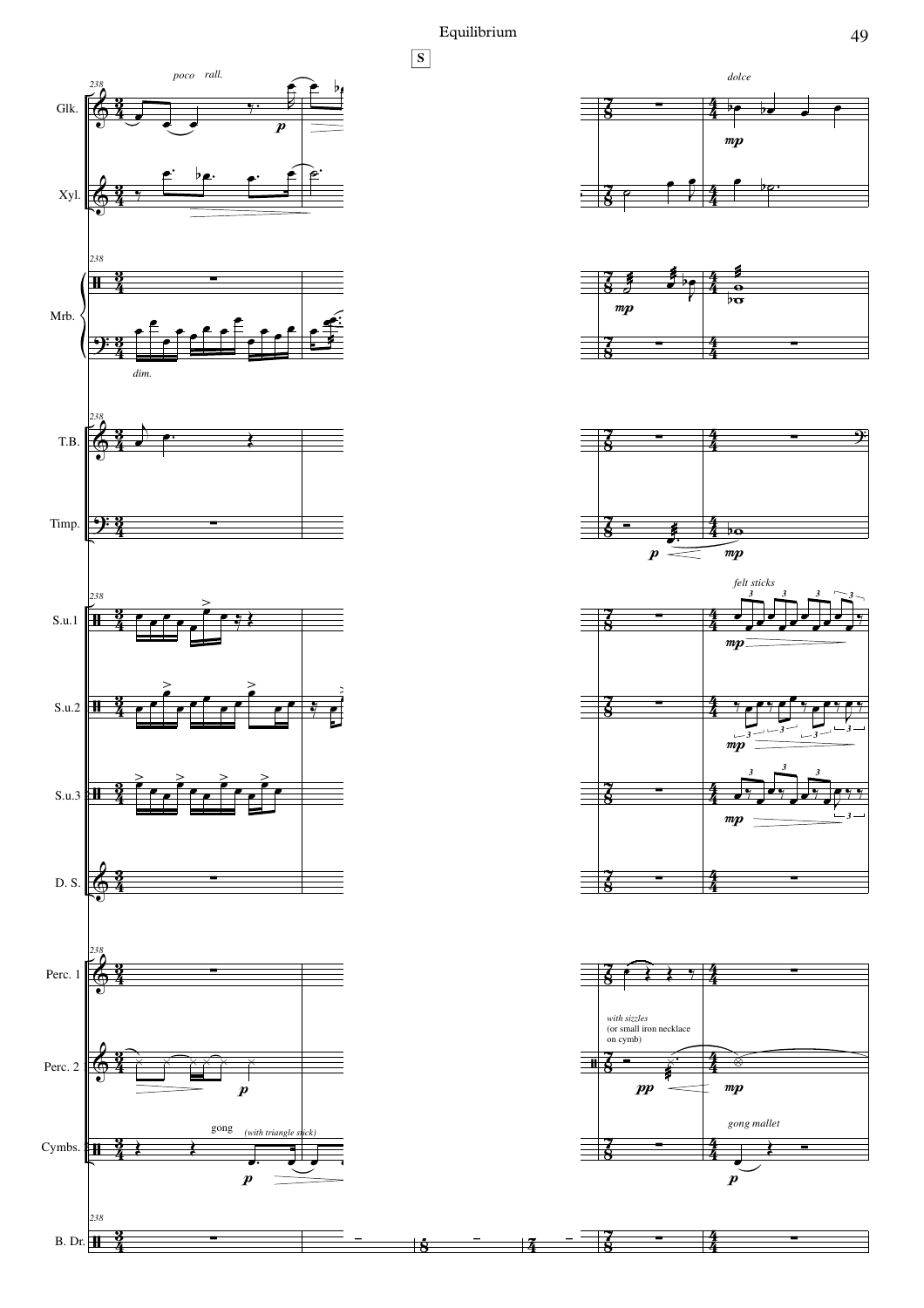![](_page_49_Figure_1.jpeg)

![](_page_49_Figure_2.jpeg)

![](_page_49_Figure_3.jpeg)

![](_page_49_Figure_4.jpeg)

![](_page_49_Figure_5.jpeg)

![](_page_49_Figure_6.jpeg)

 $\frac{1}{2}$ 

*reverently*

 $\mathbf{m}$ 

∑

![](_page_49_Figure_7.jpeg)

 $e$   $e$   $\rightarrow$   $-$ 

![](_page_49_Figure_8.jpeg)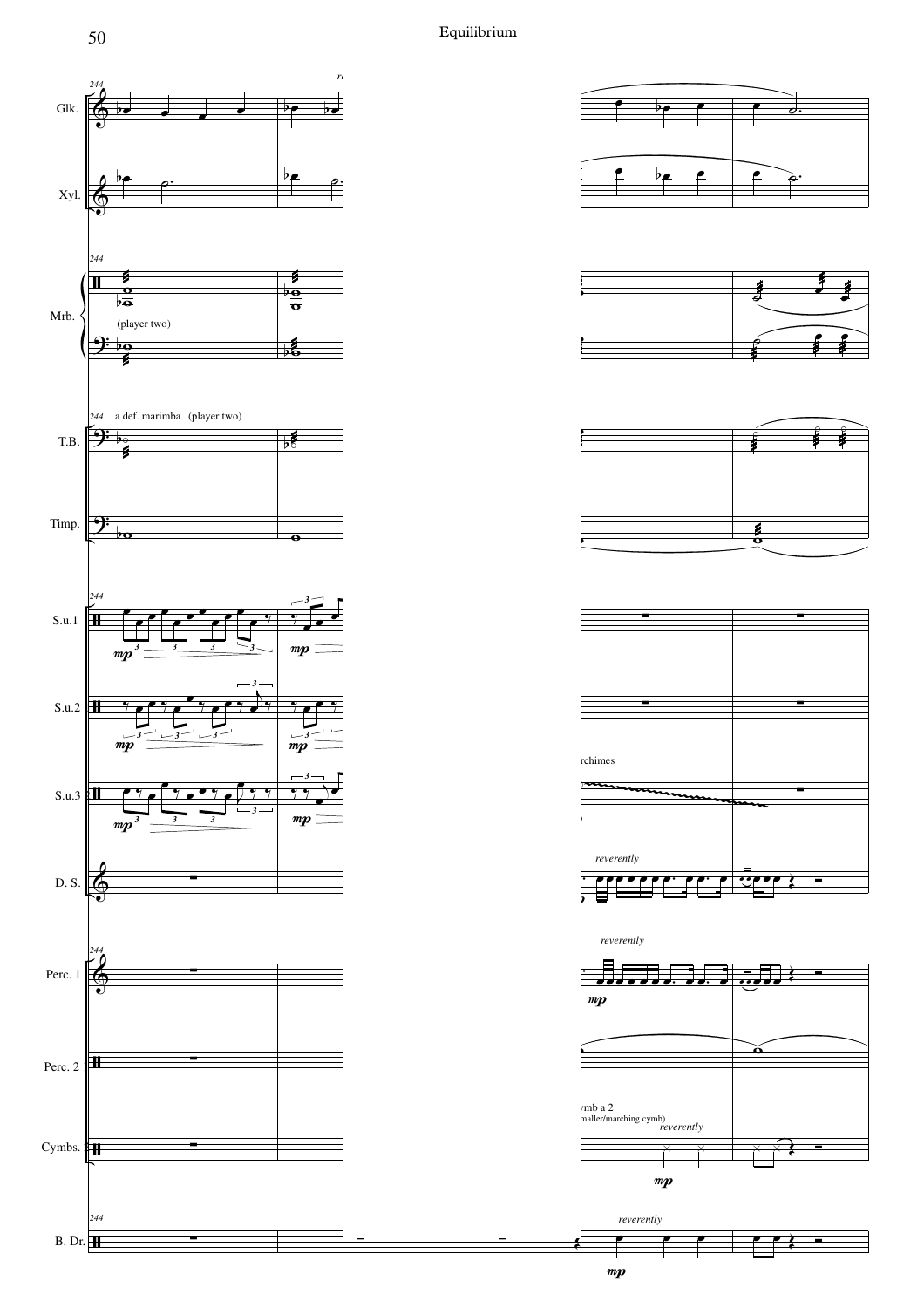![](_page_50_Figure_0.jpeg)

 $\ldots$ 

÷  $pp \leq mp$ 

![](_page_50_Figure_2.jpeg)

![](_page_50_Figure_3.jpeg)

![](_page_50_Figure_4.jpeg)